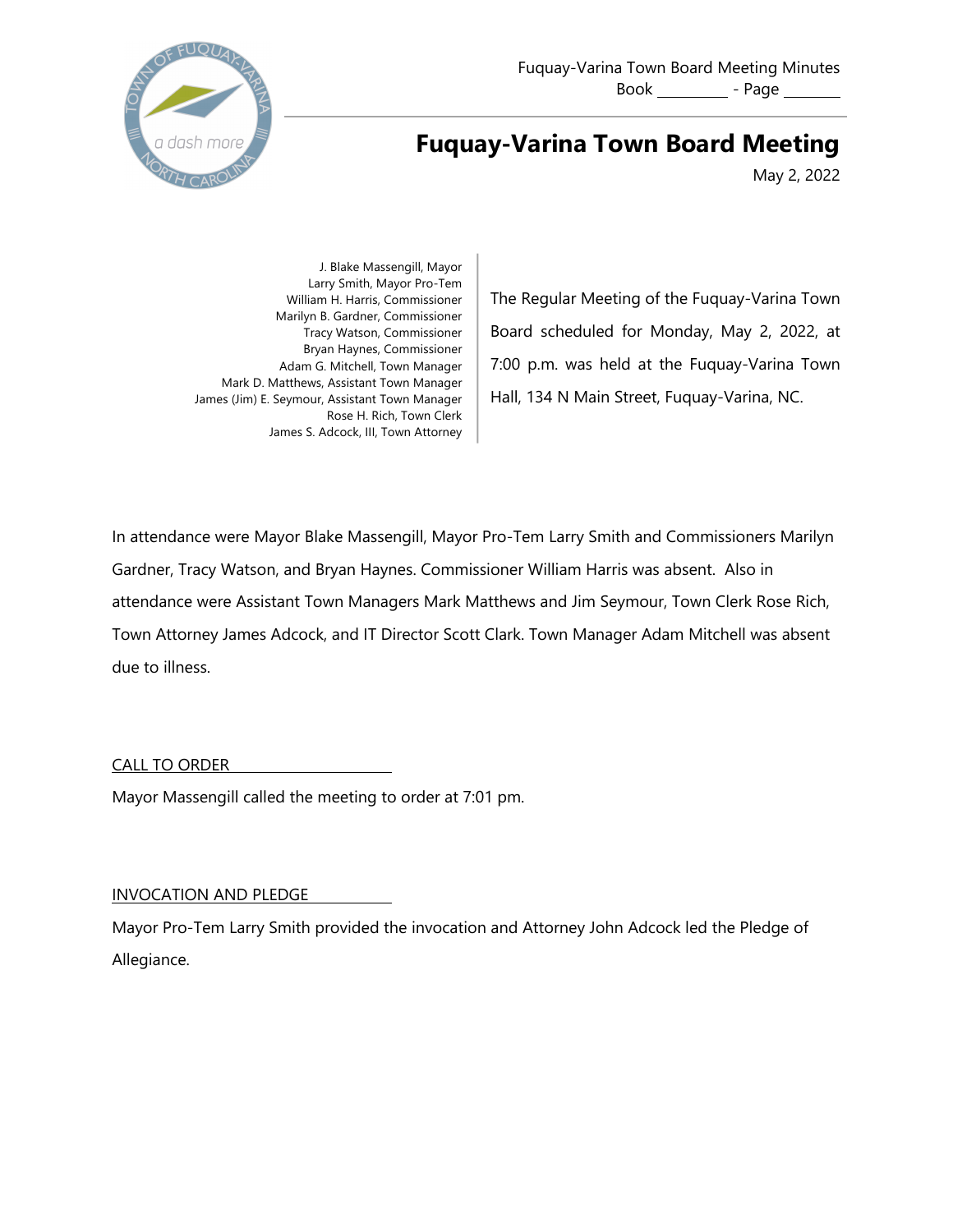## VIRTUAL MEETING PROTOCOL

Assistant Town Manager Jim Seymour reviewed the meeting protocol noting that the meeting was both in-person, via Zoom, and live streamed.

### APPROVAL OF MINUTES

3A The April 19, 2022, minutes of the Town Board of Commissioners regularly scheduled meeting.

| MOTION:                | Mayor Pro-Tem Smith      |
|------------------------|--------------------------|
| SECOND:                | Commissioner Gardner     |
| <b>MOTION RESULTS:</b> | Passed Unanimously (5-0) |

## PRESENTATIONS

4A Oath of Office - Police K-9 - Shadow

Purpose – To reintroduce K-9 Dash, to introduce new K-9 Shadow and for Mayor Massengill to administer the K-9 Oath of Office to Shadow.

Staff Comments – Captain Tim Smith entered the agenda abstract and supporting documents for this agenda item into the official record of the Town. He then provided information about the agenda item by making the following remarks.

The Fuquay-Varina Police Departments K-9 Program started back in 2017 under former Chief of Police, Laura Fahnestock's leadership. The program consisted of one K-9 but has recently expanded to two. In January 2022, a second K-9 was purchased with a grant from the Cary Kennel Club and the AKC Reunite Adopt a K-9 Cop Program. This grant provided the funding to purchase K-9 "Shadow" as well as equipment associated with him.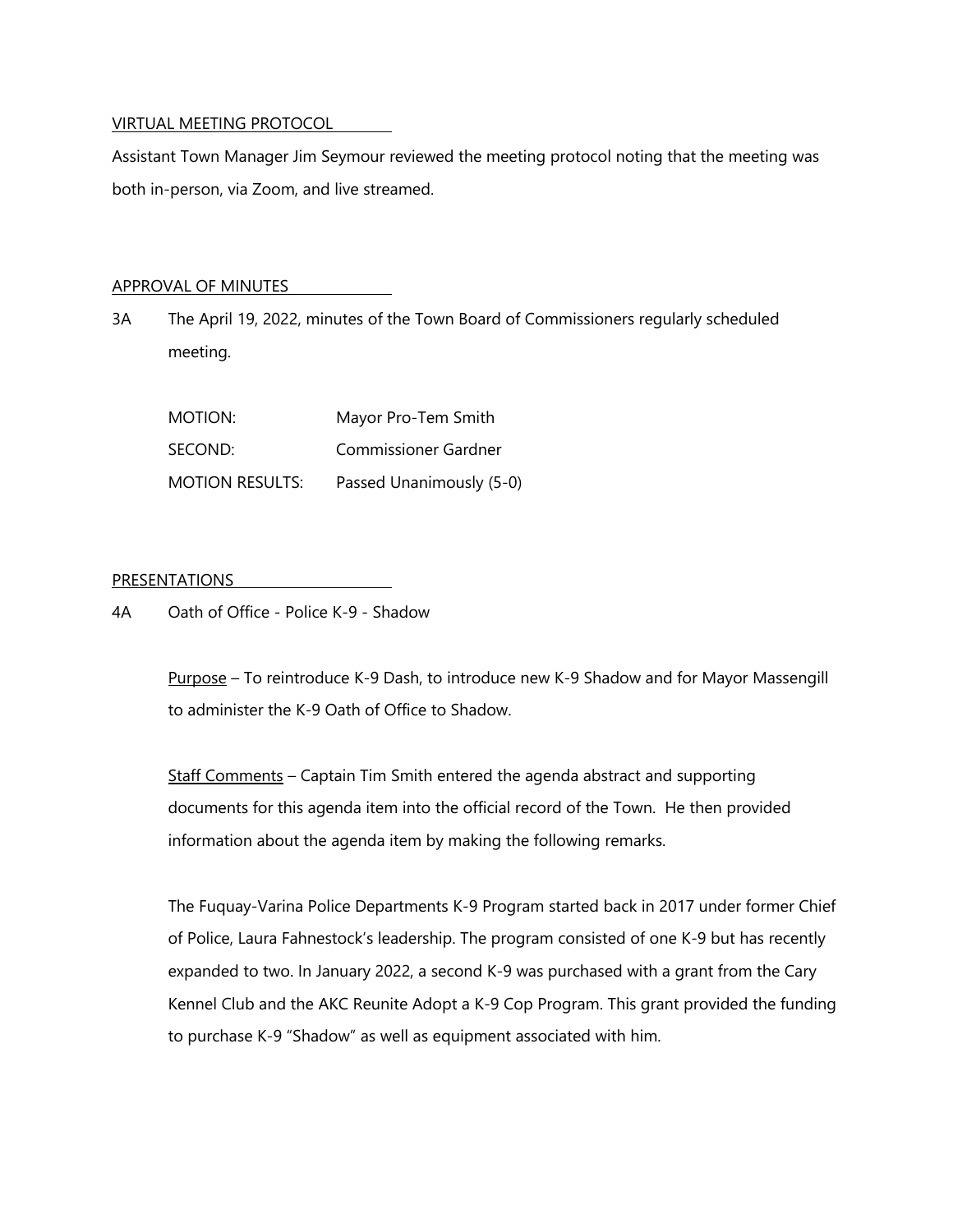The Town recognizes and acknowledges appreciation to the Cary Kennel Club and members from the AKC Reunite Adopt a K-9 Cop Program.

Having a K-9 Program elevates the level of service the Police Department provides to the citizens of Fuquay-Varina. These K-9's have the ability to:

Track (Missing Persons, Runaways, fleeing suspects) Search for articles (evidence used in a crime, lost property) Drug detection (vehicles, buildings, open areas) Apprehend violent criminals

Master Officer Jeslis and K-9 Dash became a team on August 26, 2021. Together they completed Canine School at Ventosa Kennel, Inc. and graduated on October 29, 2021. Dash has been with us since 2017 and was the first K-9 in the history of the Fuquay-Varina Police Department. Dash is a German Sheppard from Holland, is 5 years old, and understands Dutch. Officer Jeslis and K-9 Dash have far exceeded expectations. K-9 Dash has been deployed several times in a variety of capacities to include tracking, perimeter security, article searches, and drug detection. Since October 29, 2021, Officer Jeslis and K-9 Dash have located and seized over 159 grams of drugs (5.6 ounces) and several items of drug paraphernalia.

Officer Parker and K-9 Shadow became a team on January 31, 2022. Together they completed Canine School at Ventosa Kennel, Inc, and graduated on March 11, 2022. Shadow is a Belgium Malinois and German Sheppard mix from Hungary, is 18 months old, and understands Dutch. Officer Parker and K-9 Shadow have exceeded expectations as well. K-9 Shadow has been deployed several times in a variety of capacities to include drug detection, and tracking. Since March 11, 2022, Officer Parker and K-9 Shadow have located and seized over 232 grams of drugs (8.18 ounces) and several items of drug paraphernalia.

Mayor Massengill stated that it is an honor to administer the oath of office to police officers, but this is his first time administering the oath of office for a K-9. He thanked the Police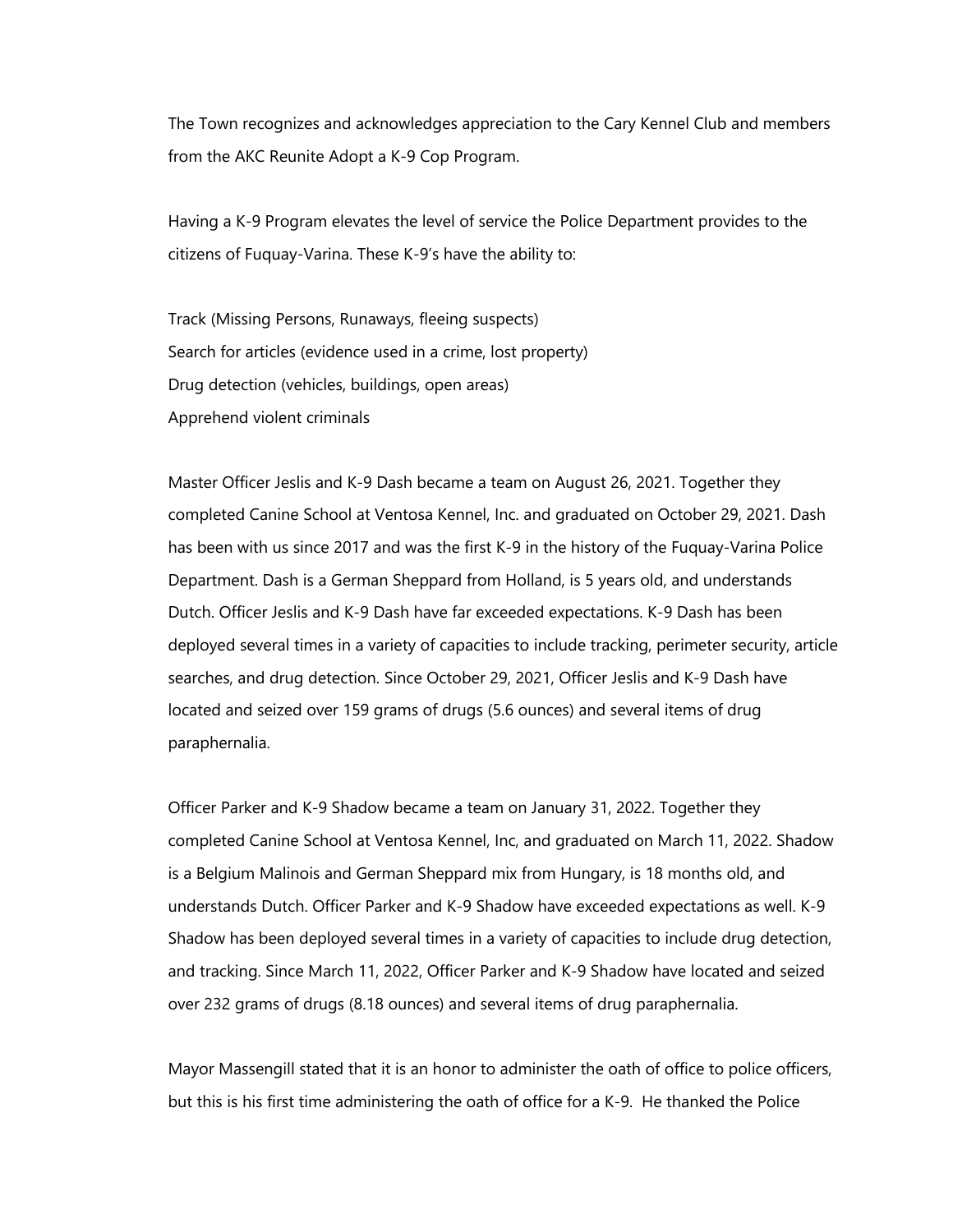Officers for all they do to protect the citizens of Fuquay-Varina, and he looks forward to K-9 Dash and K-9 Shadow being a part of those efforts.

## 4B FY 23 Operating Budget and Five Year Operating and Capital Plan Presentation

#### Ø *This item was discussed after Item 4 C.*

Purpose – To receive a presentation of the Town Manager's Fiscal Year 2023 Recommended Budget and consider scheduling a public hearing for June 6, 2022.

Staff Comments – Assistant Town Manager Mark Matthews entered the agenda abstract and supporting documents for this agenda item into the official record of the Town. He then provided information about the agenda item by making the following remarks.

On April 12, 2022, the Town's Governing Board received a presentation regarding the preliminary draft proposed FY 23 budget. A balanced budget and five-year operating and capital plan were presented along with identified human resource needs, facilities, and the capital equipment to maintain and in some cases improve service levels as the addition of customers and Town infrastructure has increased workload demands on Town staff.

In addition to receiving an abbreviated presentation of the Recommended Budget, the Town Board would be asked to take action to schedule a budget public hearing for June 6, 2022, as required by NC General Statute.

Along with the pre-budget public hearing that the Town traditionally holds during the month of February, Town staff developed and advertised a budget survey in January and February 2022 to provide citizens an additional opportunity to share their budget priorities in advance of the budget process. Questions allowed citizens to rank, in importance, the Strategic Plan's Core Values of Effective Government and Governance, Fiscal Strength, Safety and Security, Economic Vitality, Preserving Character and Identity, and Quality of Life. Citizens were also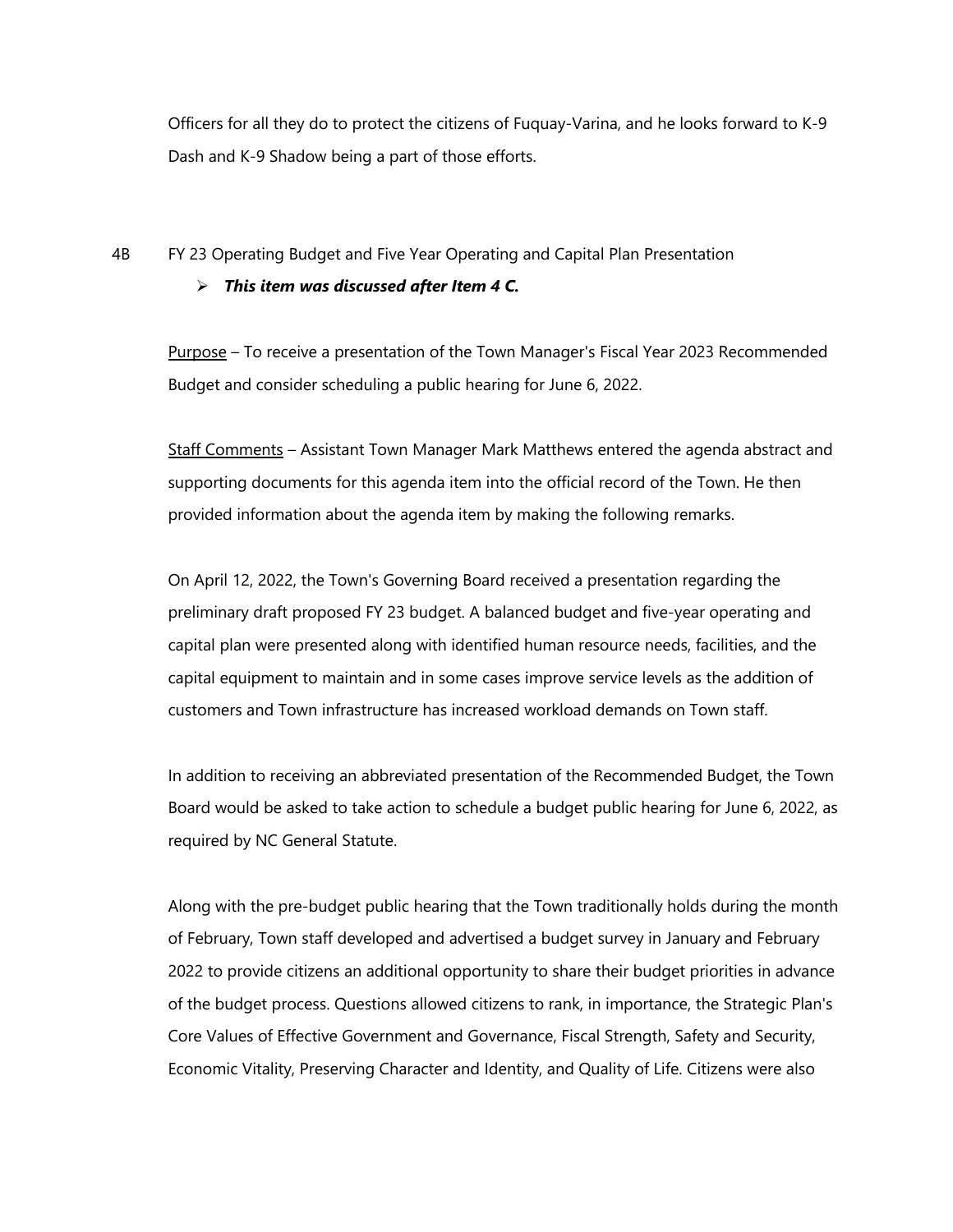asked to define what these Core Values meant to them. Public input was taken into consideration in the development of the FY 23 budget.

Management's recommendation is to schedule a budget public hearing for June 6, 2022, as required by NC General Statute. During this budget public hearing, the public will have the opportunity to offer input and feedback prior to budget adoption. Between May 3 and June 6, 2022, the public is invited to review the budget on the Town's website as well as offer any input and/or feedback.

The proposed FY 23 General Fund Budget totals \$51,359,268. The recommended budget proposes a property tax rate of 42.5 cents for every \$100 in value. This includes a 3-cent property tax rate increase consistent with the previously adopted Five Year Plan to offset the expense related to the construction (debt service), personnel, and operating costs of a fourth fire station.

The proposed budget also includes a change in Solid Waste fees from \$14.25 to \$20 per month to achieve cost recovery for sanitation, recycling, and debris collections services, the addition of a new Inspections contractor change fee to cover the cost of adding or changing permit contractors (\$55 per permit / per trade), several adjustments intended to streamlining the Planning fee schedule, and new sign fees are increased to cover cost escalation on sign materials. Parks and Recreation propose increasing some Facility User, Program, and Youth Athletic fees to cover cost increases associated with the delivery of those programs, and the Arts Center proposes restructuring some fees to better reflect how the Facility and Theatre are rented. The full Fee Schedule was provided with greater detail.

The Utility Fee Schedule proposes several changes including a 9.9% increase in water and sewer base and volumetric rates, consistent with the rate model study completed in FY 2022, to phase in the additional revenue needed to cover the cost of water supply, wastewater treatment, and debt service associated with major public utility infrastructure investments within the Five-Year Plan. The proposed budget also recommends bringing the Water System Development Fee to \$3,030, based on a System Development Fee Study completed in FY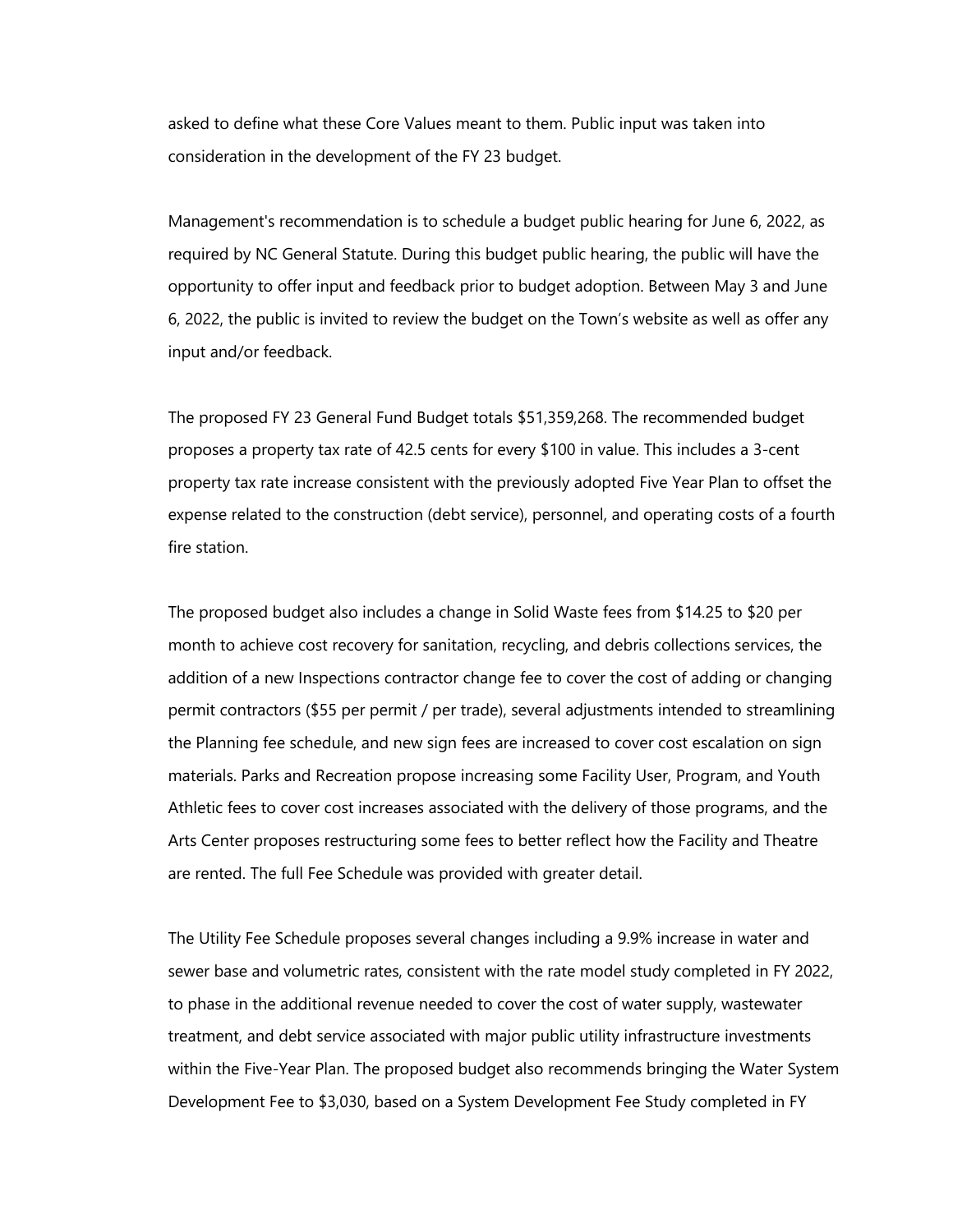2022, to assist in supporting the expansion of water and wastewater infrastructure. The Town Board will not be asked to act on the system development fee recommendation until the required 45-day posting of the consultant report has expired. This will likely be at a board meeting after the requested action to adopt the FY 23 budget on June 6. Additionally, increases in Water and Sewer Tap and Irrigation Water Service fees are proposed to cover meter installation costs.

The Five Year Operating and Capital Plan are balanced. The Five-Year Plan identifies the need for a 2.5-cent tax rate increase in FY 2024 to offset the expense related to the construction, personnel, and operations associated with the Community Center North facility. While lower than advertised in advance of the Bond Referendum, the current revenue outlook contemplates a portion of the debt service and operations of this facility being covered with tax base growth subject to favorable construction bids.

The plan includes the addition of personnel, capital equipment, and capital projects to match the pace of growth and is consistent with the direction set by the Town Board at the Strategic Planning Retreat and the Town's 2021-2025 Strategic Plan. The Five-Year Plan also takes into consideration recommendations from various Town master plans and studies. Additionally, the Five-Year Plan anticipates the need for water and sewer volumetric rate increases every year to offset the anticipated supplier increases and to cover the debt service required for additional water capacity for system users, consistent with the utility rate study. No additional System Development Fee increases are assumed.

Discussion – Mayor Massengill stated that the tax increase and the fire station numbers have been shown for years in the five-year plan. He stated that management has been working to improve the ratios for Fire and Police personnel and the Town is fortunate to be able increase those numbers to due to growth. He stated that we need to continue to recruit and add positions for the Fire and Police Departments, as well as the Public Works Department. In addition, he stated that he was glad to see the resurfacing project for the tennis courts at Action Park being pushed forward to the current fiscal year and removed from the proposed FY 23 budget. Assistant Town Manager Matthews stated that three of the tennis courts will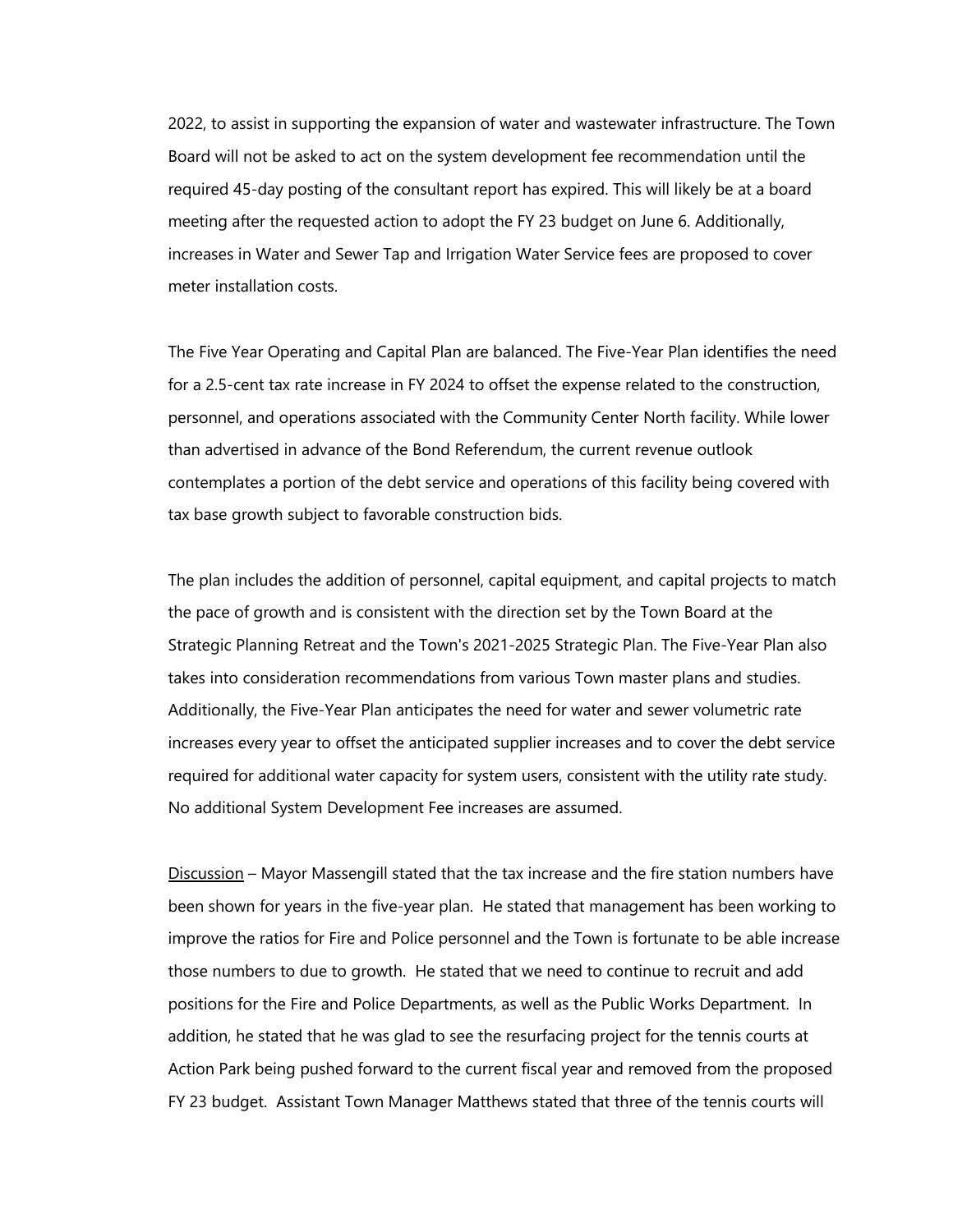remain open until demolition starts. Commissioner Watson asked how long the resurfacing process will take of the tennis courts. Assistant Town Manager Matthews stated procurement could take up to 60 days and then construction would take about 60 days.

Mayor Massengill asked if the water and sewer rates had been calculated by an engineering firm. Assistant Town Manager Matthews stated that the Town by statutory guidelines hired a rate analysis firm, Willdan. They were hired to review both base and volumetric rates as well as system development fees.

Mayor Massengill thanked management and staff for all the hard work that was put into the budget process.

Recommendation – Schedule a public hearing on the Town of Fuquay-Varina FY 23 Budget for June 6, 2022.

| MOTION:                | <b>Commissioner Gardner</b> |
|------------------------|-----------------------------|
| SECOND:                | <b>Commissioner Watson</b>  |
| <b>MOTION RESULTS:</b> | Passed Unanimously (5-0)    |

4C Proclamation - National Public Service Week - May 1-7, 2022

#### Ø *This item was discussed after Item 4A.*

Purpose – For Mayor Massengill to present a Mayor's Proclamation recognizing National Public Service Week in the Town of Fuquay-Varina, May 1-7, 2022.

Mayor Massengill read the proclamation for National Public Service Week. He stated that it was important to recognize National Public Service Week throughout the country and the excellent customer service and hard work that our employees provide here in Fuquay-Varina.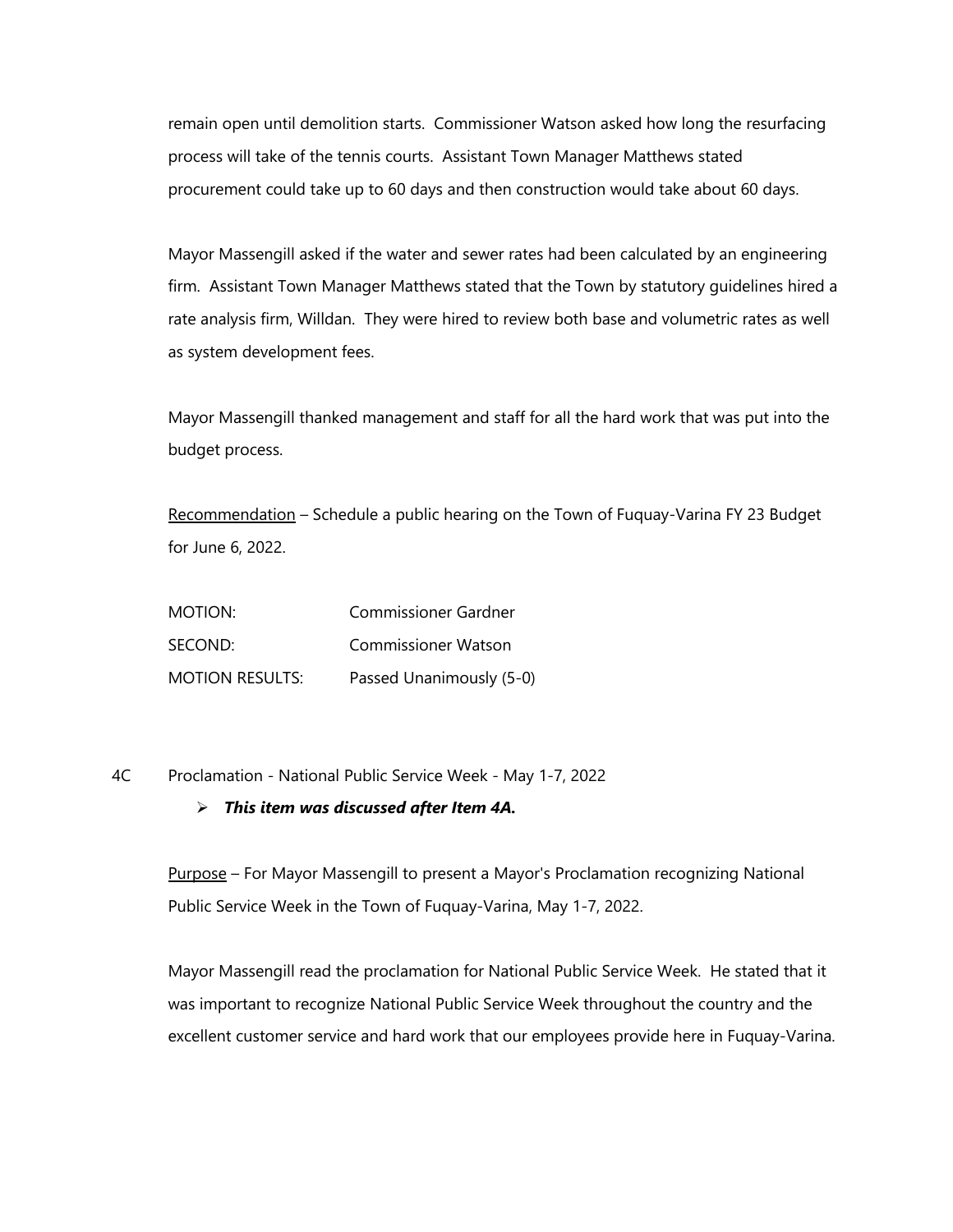Human Resources Director Wendy Moody stated that the Town will be honoring the employees this month with a picnic and other treats. She stated that we wanted to recognize our employees for all they do and to show them how much we appreciate them.

 $\triangleright$  Mayor Massengill added to the agenda the 2022 Citizens Engagement Award by the North Carolina League of Municipalities. He stated that Commissioner Haynes and Commissioner Watson accepted the runner up award last week at the NCLM City Vision Conference on behalf of the Town. Commissioner Haynes stated that the award was presented for the 2021 State of the Town Address that was recognized all over the state. Mayor Massengill thanked Communications Director Susan Weis for leading the efforts with our communications and marketing.

#### PUBLIC COMMENTS

5A No one chose to speak in person or virtually during public comments period.

#### ITEMS PREVIOUSLY TABLED

6A Town Code Amendment - Town of Fuquay-Varina - Land Development Ordinance (LDO) Amendment #16 - CTA-2021-05

Purpose – To consider a proposed text amendment to the Town Code of Ordinances, Part 9 Land Development Ordinance, Amendment #16 that addresses several areas for improvement.

Staff Comments – Planning Director Pam Davison entered the agenda abstract and supporting documents for this agenda item into the official record of the Town. She then provided information about the agenda item by making the following remarks.

Town staff and the community have gained significant experience using the Land Development Ordinance (LDO) since its adoption in December 2016 and a better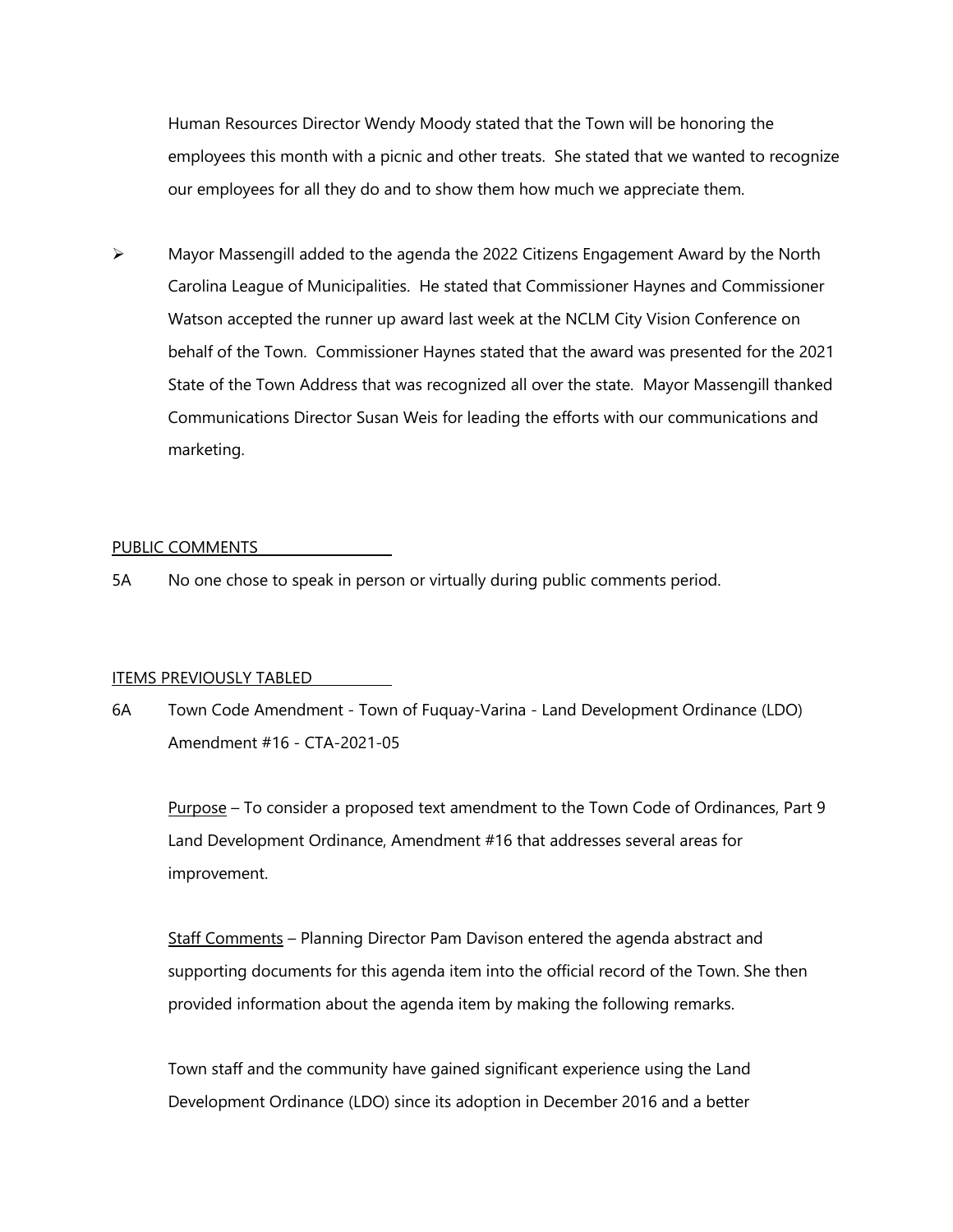understanding its intent and proper function. As a result, this amendment seeks to harness that experience in the form of clarifications and technical corrections to the LDO's language.

The proposed changes are as follows:

Section 1, Article F:

- Article F has undergone a complete rewrite and is attached herein as Attachment A. Changes included are:
	- o A consolidation of the permitted use table with the form-based permitted use table, which was previously part of Appendix B.
	- o A comprehensive restructuring of the permitted use table factoring in modernized land development uses.
	- o The development standards which accompany the permitted use table have been amended to provide clarity, correct clerical errors, and update the use regulations to respond to modernized development land uses.

Section 2, Article G:

- Clerical errors have been edited in section 9-1305 that indicate the date for which the standards apply.
- Language has been removed from section 9-1309 and compiled in section 9-1255. Previously there were additional development standards for accessory structures listed here that were more appropriately located in the accessory structure section of Article F, Section 9-1255.

Section 3, Article H:

• The allowance for parapets to be included as an architectural treatment for commercial buildings has been removed.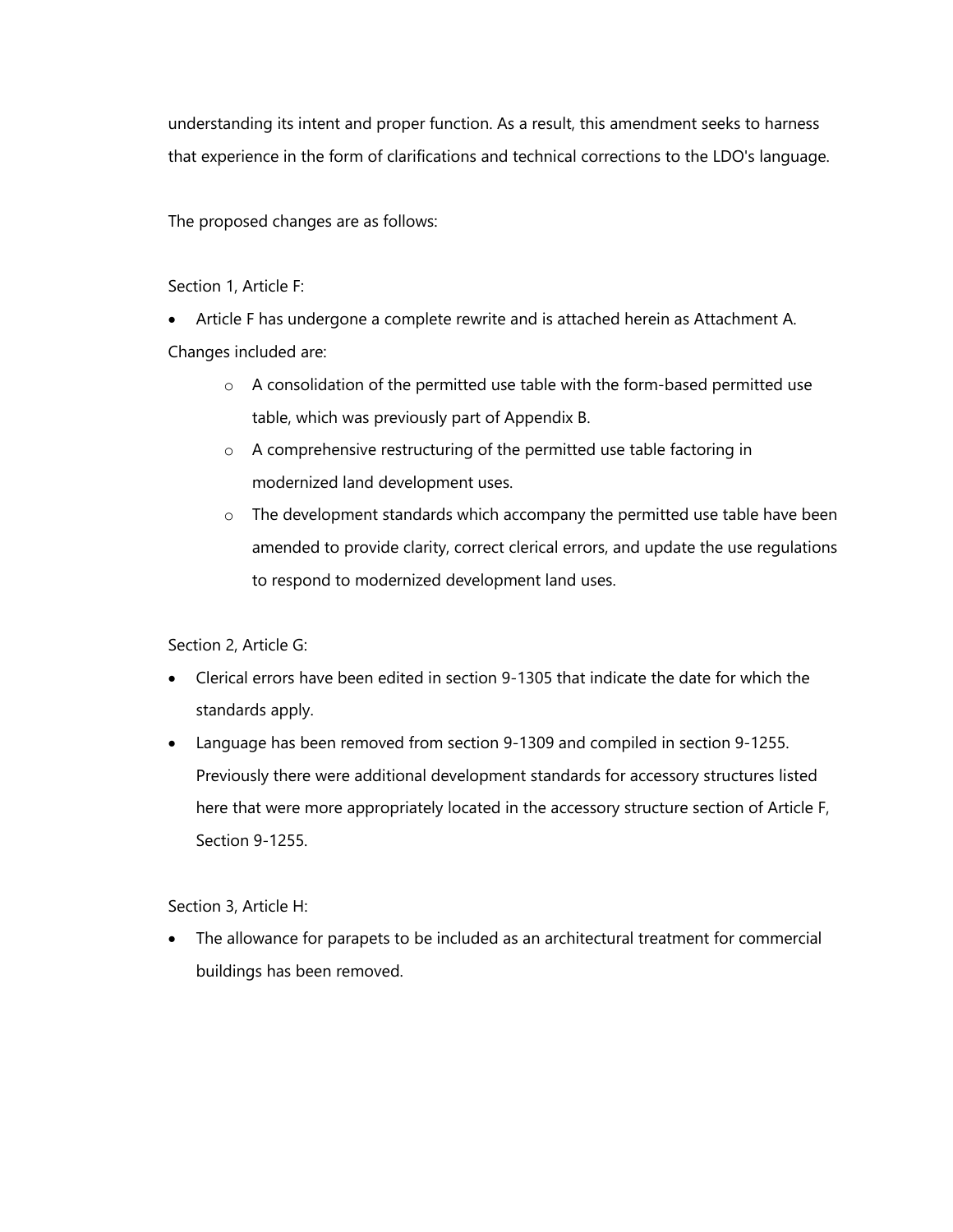Section 4, Article K:

• Language has been added to section 9-1502 that nonconforming places of worship existing at the time of this amendment will be permitted to expand upon approval of a Special Use Permit and site plan.

Section 5, Article M:

- Language has been added to section 9-1606 that requires developers to provide as a covenant of a subdivision and enforceable by the homeowners' association, provisions that easements can be granted to the Town on common areas owned by the homeowners' association without the action of bringing lot owners together (joinder).
- Language has been removed from section 9-1606 that required cross-access between industrial uses. Cross-access is not typically encouraged between industrial and nonindustrial site uses.
- A grammatical error has been edited in section 9-1611 where the term "Low Density Residential (LDR)" was used instead of "Residential Low Density (RLD)".

Section 6, Article N:

- Language has been added in this section that indicates that all privately owned, LDOrequired, off-street parking lot lighting is required to be maintained and operational.
- The option for gravel to be used as a residential parking material has been removed to be consistent with the standards in other sections of the LDO.

Section 7, Article O:

- Language in section 9-1710 indicating that buffers are only required between nonresidential uses has been removed. It has been the practice of staff to require buffers anywhere the LDO otherwise requires. This language is contradictory to other sections of the LDO.
- Language has been removed from section 9-1713 that placed an unreasonable standard on landscape plantings in the Type C buffers. The language now achieves the same result without user confusion.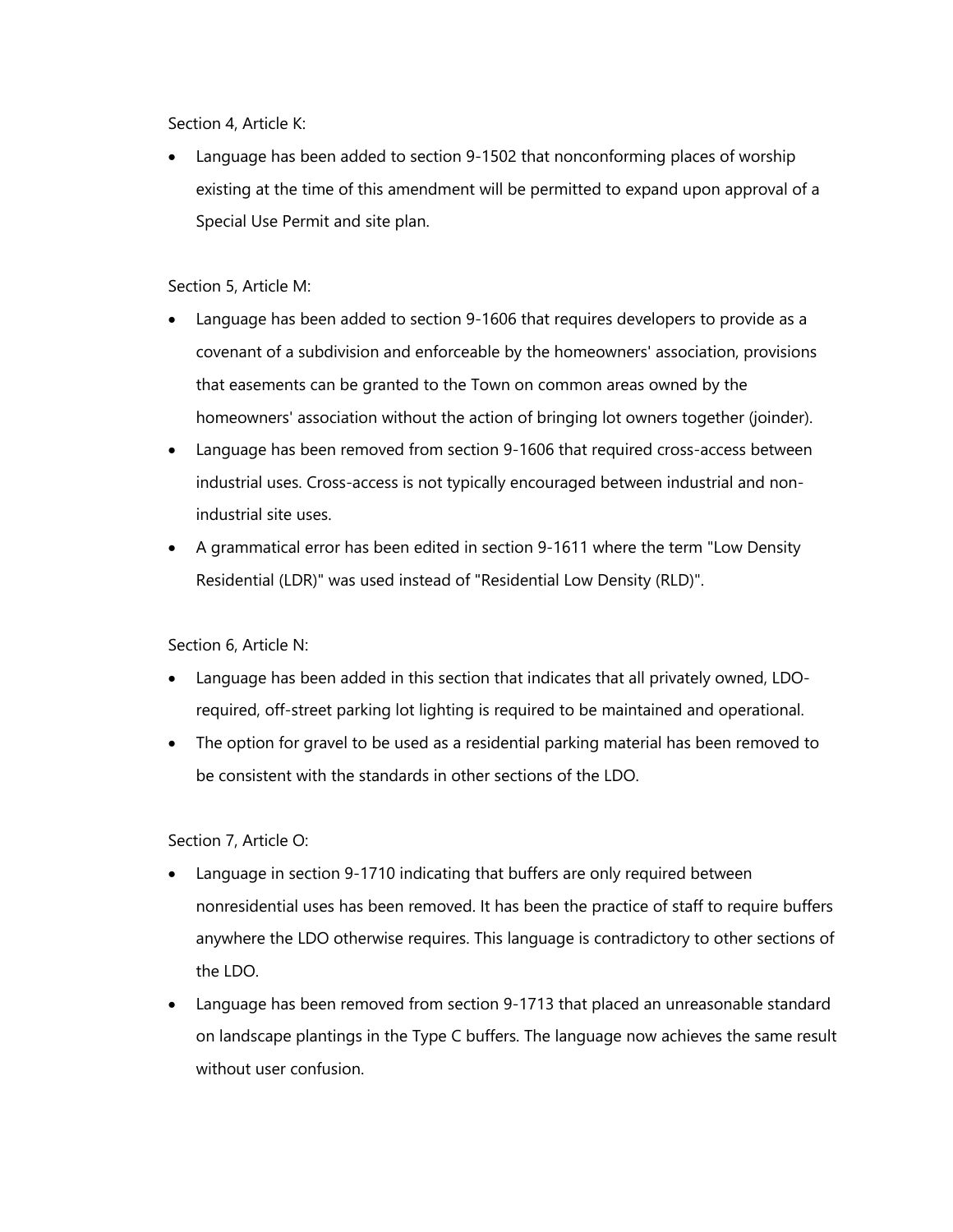Section 8, Article P:

• Language has been removed from sections 9-1752 & 9-1753 that instituted staggered terms for both the Planning Board and Board of Adjustment. The terms are overly complicated and do not achieve the intended result. All Planning Board and Board of Adjustment members will serve three (3) year terms without exception. Staggering of terms has happened organically, so that required staggering is no longer necessary.

Section 9, Article Q:

- The requirement for system development fees (water and sewer) has been removed from this section as it is no longer applicable per State statutes. In 2021, the Town stopped collecting system development fees at the time of final plat, and now collects fees at the time of building permit application, in compliance with North Carolina General Statutes.
- Two references to Article F in section 9-1808 have been updated to conform with the changes made in Article F.
- A grammatical error has been fixed in section 9-1808 where the word "Site" was spelled "Sire".
- The requirement for a pre-submittal meeting has been added to the section on Street Closures. Previously this was not a requirement, but staff feels pre-submittal meetings for this process will be valuable in ensuring accuracy and efficiency of submittals. Additionally, it has been clarified that the submission of a Street Closure application should be made to the Planning Department, rather than the Town Clerk. While the Town Clerk is ultimately responsible for facilitating the approval, the Planning Department collects and processes the requests and forwards it to the Town Clerk.

Section 10, Article S:

• Article S has undergone a rewrite to align with the changes made in Article F, as well as clarify, condense, and modernize some definitions. It is herein included as Attachment B.

# Section 11, Appendix A:

• An error has been corrected in section 9-2003 that indicated the section was referring to the Downtown Center-1 district, when it was referring to Downtown Center-2 instead.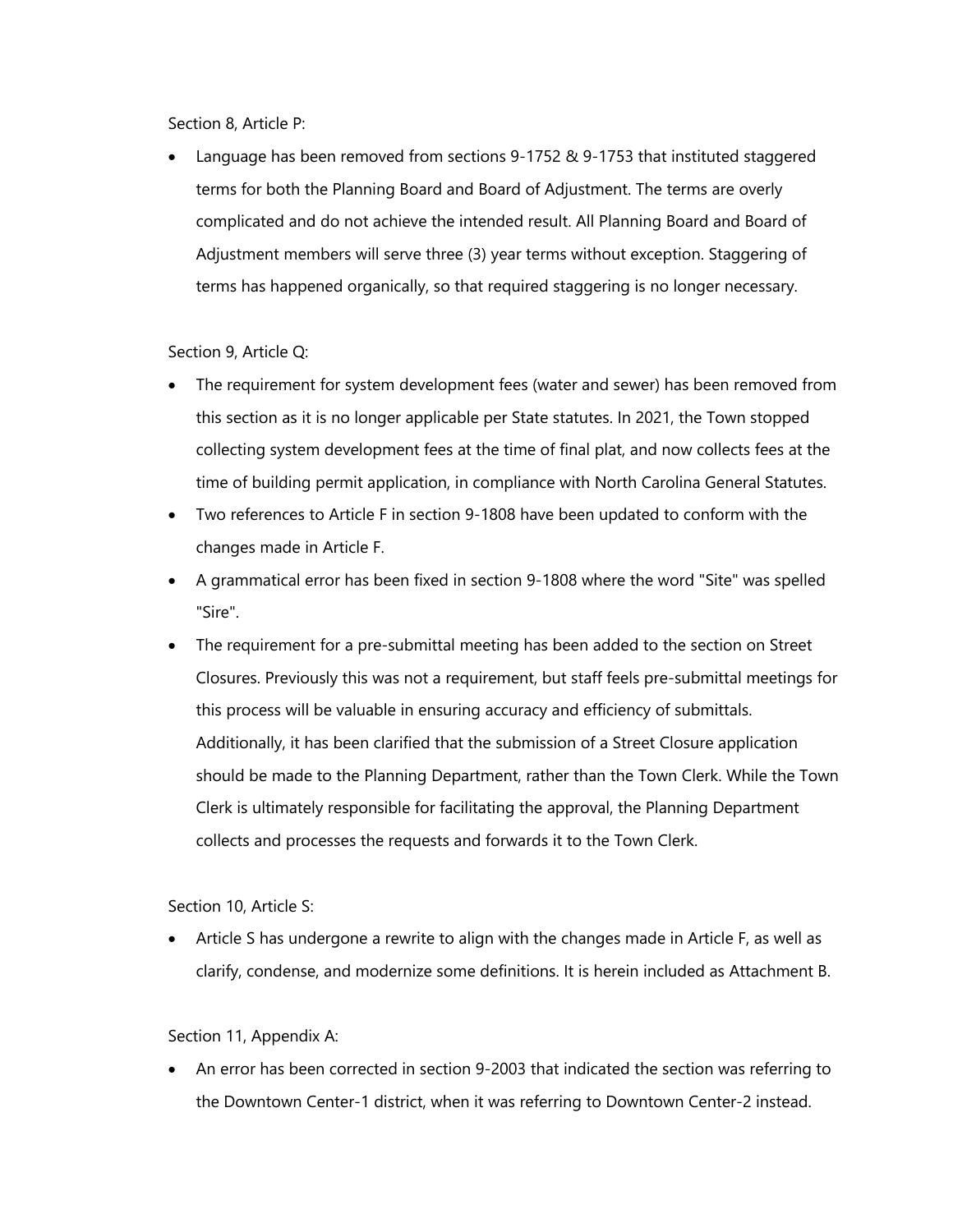Section 12, Appendix B:

• Several edits have been made to Appendix B to align it with changes made to the permitted use table. Previously, Appendix B had a separate permitted use table that addressed permitted uses in the Form-Based Districts of Residential Mixed-Use, Neighborhood Mixed-Use, and Urban Mixed-Use. In practice, this was confusing and not user friendly. Condensing the two (2) permitted use tables gives the user a single place of reference when researching permitted uses. This section's amendments include two tables which are included herein as Attachments C & D.

Section 13, Appendix D:

• A grammatical error has been corrected in section 9-5000.

At the December 20, 2021, regular meeting, the Planning Board unanimously voted to recommend approval. During the January 3, 2022, Town Board meeting, the Town Board unanimously voted to table consideration of this text amendment to the February 7, 2022, regular meeting. Before the February 7, 2022, Town Board meeting, management and staff requested the item be tabled 60 days to the April 4, 2022, Town Board meeting to work through an area of concern presented by the Town Board. Prior to the April 4, 2022, Town Board meeting, management, and staff requested to table consideration once more to the May 2, 2022, Town Board meeting to align the text amendment's revisions with the update of the 2040 Community Vision Land Use Plan. Since the Planning Board's recommendation, the permitted use table has been updated to reinstate Place of Worship and Temporary Place of Worship back into the residential and commercial zoning districts as is currently permitted.

Management and staff recommend approval of the proposed Town Code Amendment. It is reasonable and, in the public's, best interest, as it improves upon the Land Development Ordinance's intent to modernize, provide sustainability, and allows for ease of use and enforcement, specifically concerning the Town's current development standards.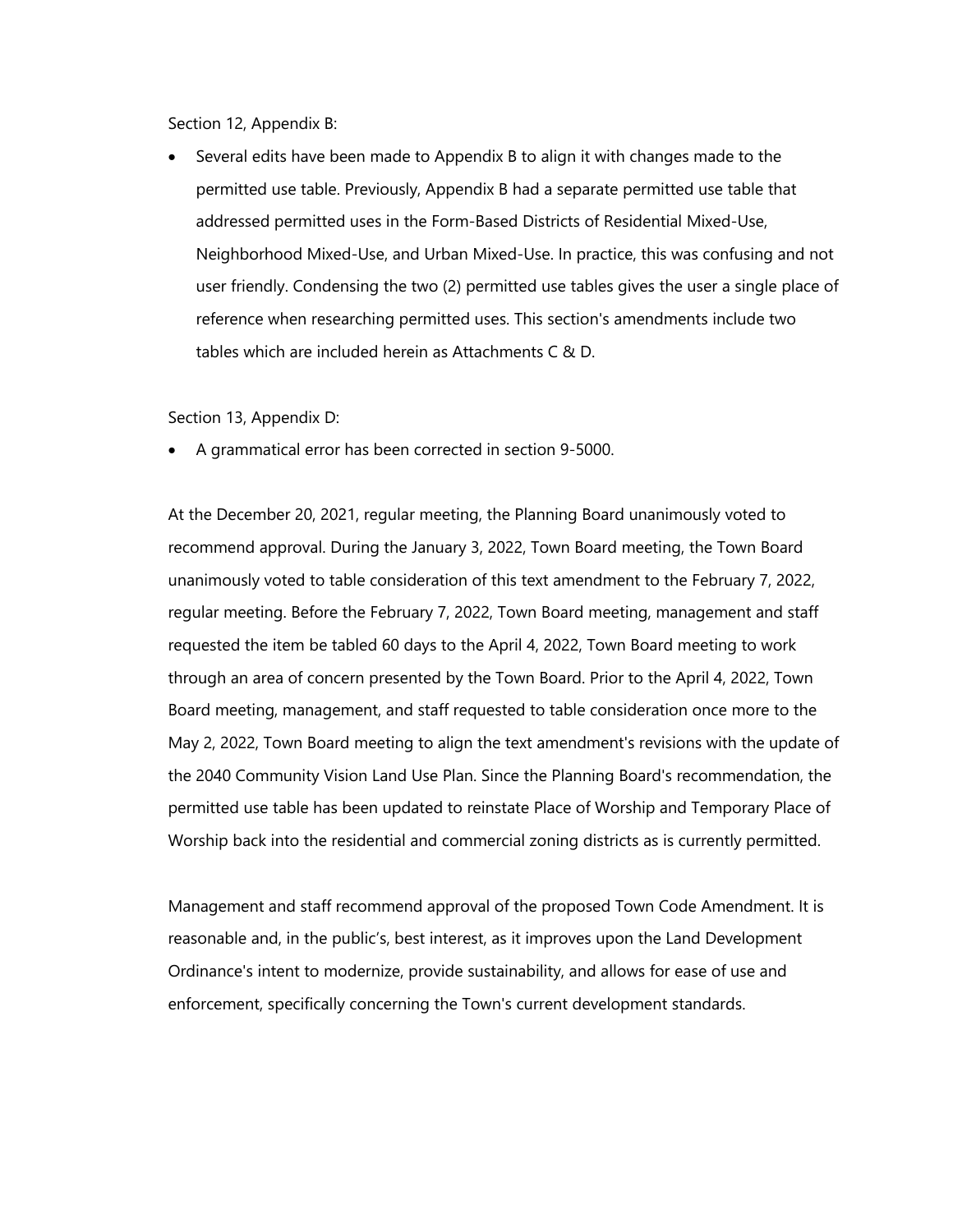Public Hearing – The public hearing was opened. No one from the audience or virtually chose to speak in favor of, or in opposition to the proposed Town Code Amendment. The public hearing was closed.

Discussion – Mayor Pro-Tem Smith thanked staff and management for diligently working on this amendment to address some of the concerns that came from the public and the Town Board. for working with citizens putting this together to make our Town better.

Mayor Massengill stated that staff spent a lot of time with members of the community about this plan and the feedback from the community was taken into consideration. He stated that Planning Director Davison and her staff did a great job listening to the community.

Commissioner Gardner stated that she really appreciated staff taking the time with these different amendments so that we are sure going forward that they will be in line with the Town's new Land Use Plan.

Recommendation – Approve CTA-2021-05 Amendment #16, an amendment to the Town Code of Ordinances, Part 9 Land Development Ordinance, as it is reasonable and in the best interest of the public for the reasons identified by management and staff.

| MOTION:                | Mayor Pro-Tem Smith        |                        |
|------------------------|----------------------------|------------------------|
| SECOND:                | <b>Commissioner Haynes</b> |                        |
| <b>MOTION RESULTS:</b> | Passed Unanimously (5-0)   | Ordinance No. PZ-22-01 |

6B Zoning Map Amendment & Land Use Plan Amendment - Gray Methven, Wakefield Development - 8537 Lake Wheeler Road - Portion of PIN 0689455964 - REZ-2021-10

Purpose – To consider a requested zoning map amendment for a total of 35.49 acres, located at a portion of Lake Wheeler Road, from the Residential Agricultural (RA) Zoning District to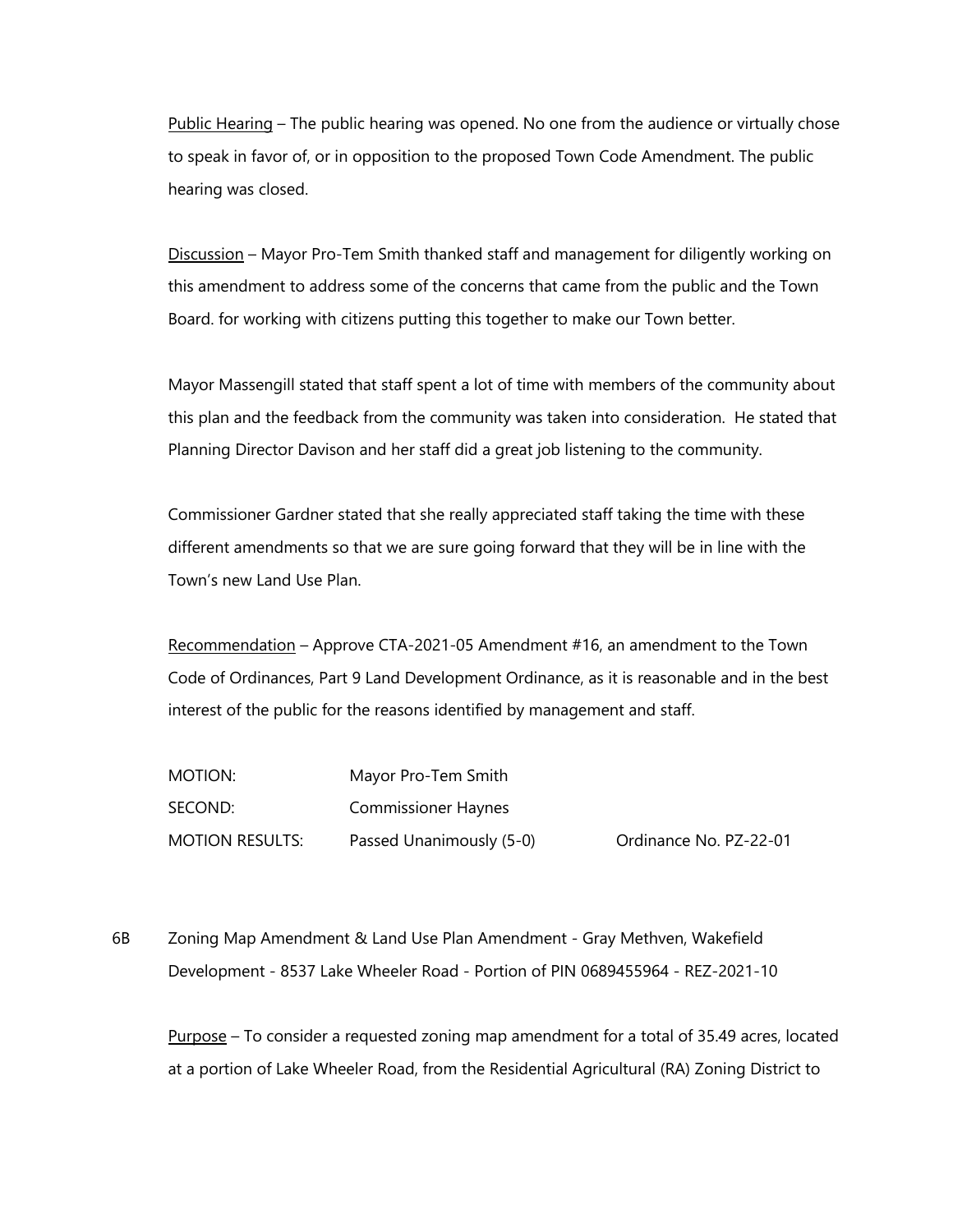the Planned Unit Development (PUD) Zoning District and the corresponding Land Use Plan amendment from Mixed Use Neighborhood (MUN) to Mixed-Density Residential (MDR).

Staff Comments – Planning Director Pam Davison entered the agenda abstract and supporting documents for this agenda item into the official record of the Town. She then provided information about the agenda item by making the following remarks.

The subject property totals 36.52 acres, of which, 35.49 acres are part of this rezoning petition. The subject property is located in the Town's extraterritorial jurisdiction (ETJ). The property is the subject of annexation ANX-2021-08. The subject property is generally forested with a single-family residence located on the western side of the property.

The subject property is zoned Residential Agricultural (RA). The petitioner is requesting approval to rezone the property to a Planned Unit Development (PUD) Zoning District. PUD's are intended to permit variations and flexibility to create a unified development plan that would otherwise not be possible under the Land Development Ordinance. A PUD is intended to address urban design, meet the demand for all types of housing, integrate residential and commercial uses, encourages conservation and more efficient use of open space, protection of environmentally sensitive areas, enhances recreation and activities for healthy living, promotes a pedestrian friendly environment with well-designed and coordinated streets for pedestrian walkability. The petitioner's proposal requesting approval to rezone the property as a PUD does not integrate commercial or non-residential uses into the development.

The petitioner has requested the following site-specific conditions be made applicable to the subject property:

- 1. Vinyl siding is not permitted.
- 2. Fiber cement siding will be used on all exterior elevations. Vinyl windows, shutters, soffits, decorative elements, and trim are permitted.
- 3. Front-facing garage doors shall have windows, decorative details, or carriagestyle adornments.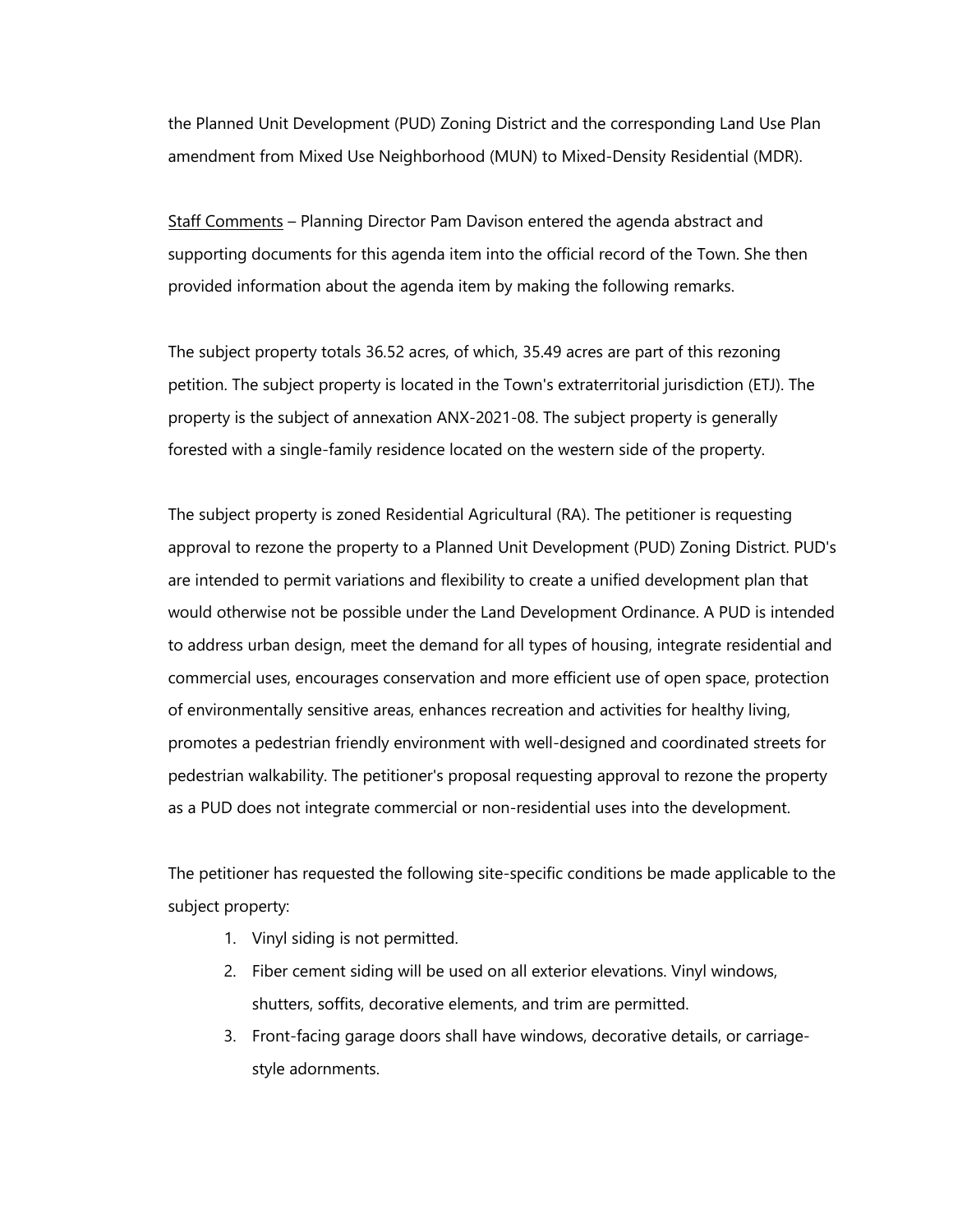- 4. A varied color palette shall be utilized on all homes throughout the subdivision and shall include siding, trim, shutter, and accent colors complementing the siding colors.
- 5. All homes shall include architectural shingles in a color that compliments the development's approved color palette.
- 6. Attached townhouses will consist of a mix of four (4), five (5), or six (6) unit buildings. More than 50% of the buildings will have more than five (5) units per building.
- 7. Attached townhouse end units shall include a minimum roof overhang of 12 inches.
- 8. All homes shall have a front door with a minimum of 25% glazing, transom, and/or door sidelights.
- 9. ROW Visibility: Any side or rear facing façade visible from a public ROW (existing or proposed) shall have a covered or enclosed porch, and/or decorative trim or shutters around all windows.
- 10. Roofs shall be pitched at 5:12 or greater (not including porches, bay windows, etc.).
- 11. Townhouse rooflines cannot be a single mass; it must be broken up horizontally and vertically between every two units by staggering the unit a minimum 24" or providing a minimum 8" vertical step between every two units. (See sample elevation).
- 12. A masonry material shall be provided along the front façade of all homes, equivalent in height to two (2) standard steps or a minimum of 14".
- 13. Front entrances for all homes must have a covered porch/stoop area at the front door.
- 14. No home can be constructed with either an exterior elevation (front façade) or color palette that is identical to any other home in the same row (for townhomes), the next home on either side (for single-family) or directly across the street (for all attached and detached homes).
- 15. A minimum of three (3) of the following exterior materials/elements shall be used on each house: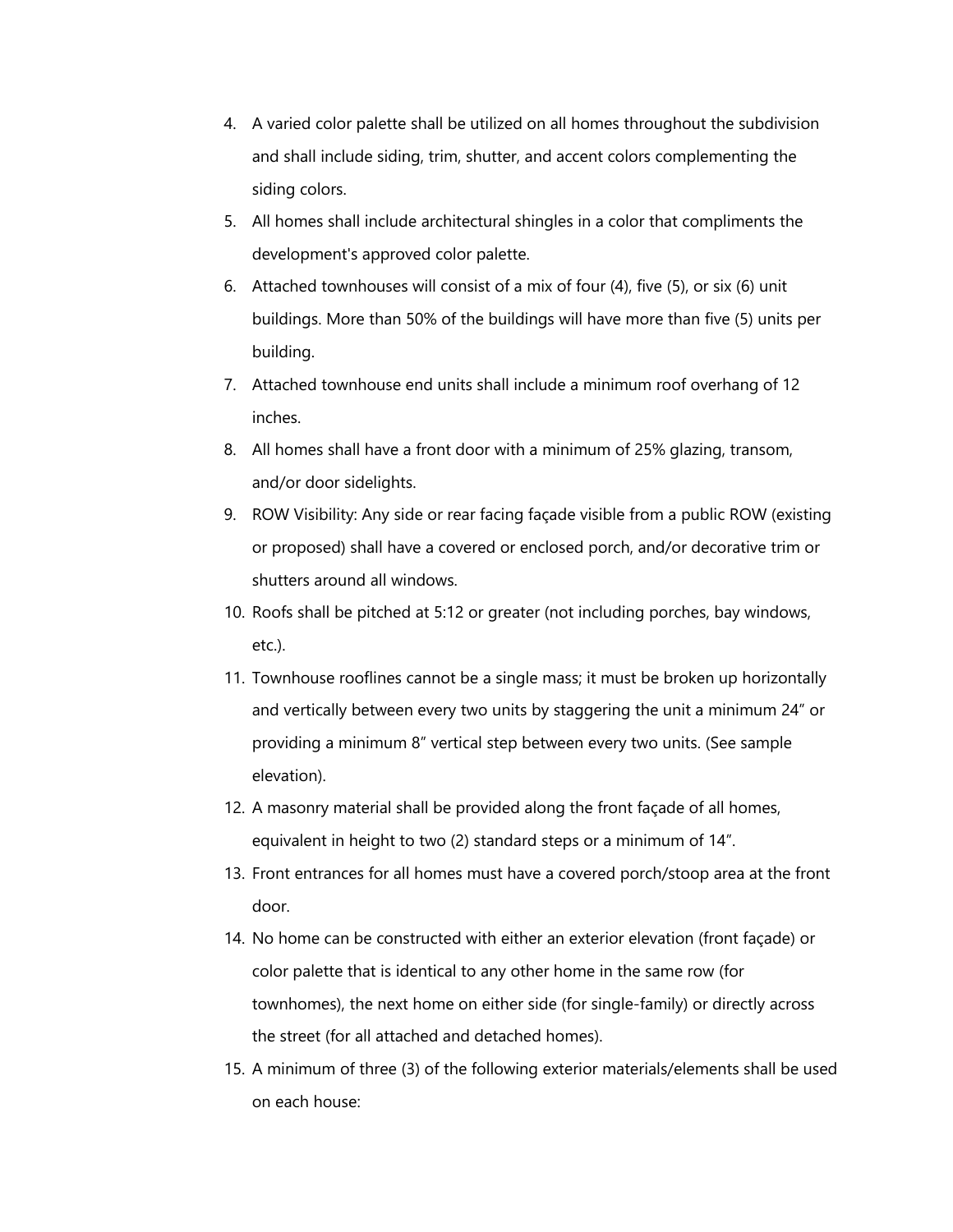- o Decorative shake
- o Decorative porch rails and posts
- o Shutters o 1"x 4" Window Wrap
- o Decorative window pediments
- o Recessed windows o Side and/or Front Window Box Bays
- o Decorative brick or stone
- o Decorative gables
- o Decorative dormers
- o Decorative cornices
- o Metal roofing

# Proposed Residential Materials

- 16. Proposed materials will be of a similar palette to provide consistency of character along with visual interest. Exterior materials that may be incorporated into any of the residential structures include:
	- o Fiber cement lap siding
	- o Board and batten siding
	- o Shake and shingle siding
	- o Wood siding
	- o Stone or synthetic stone
	- o Brick
- 17. A minimum of two (2) of the following exterior materials will be applied to the front façade: brick, masonry, board and batten, horizontal, or shake siding. Alternatively, the front façade of a building may be comprised of all masonry.

A master plan is characterized by an integrated mixture of civic spaces, single-family detached homes, alley-loaded detached and attached townhomes, and commercial, nonresidential uses. It provides for an overall integrated design that considers the placement of residential types, connectivity, character, transportation options, and preservation of natural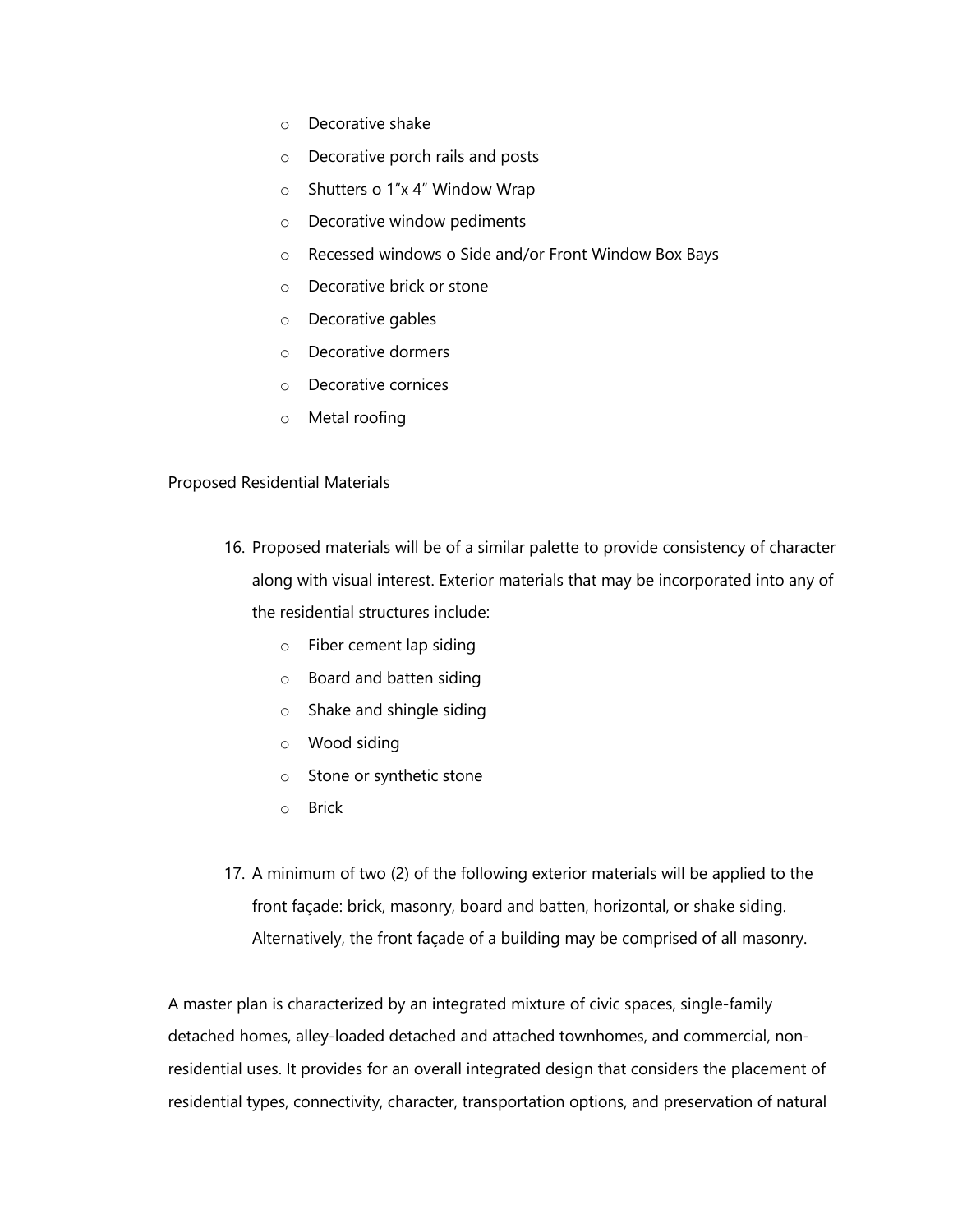features. To comply with the zoning map amendment petition requirements, the associated master plan (document and related maps) shall identify permitted uses, arrangement of uses, open space, thoroughfare network, utilities, pedestrian network, and architectural design and standards. The master plan shall also adhere to all other standards provided by Article Q and Appendix D of the Land Development Ordinance (LDO).

The Petitioner's master plan proposes a maximum density of 3.38 dwelling units per acre with a maximum of 120 units (excluding the lot designated for the pump station). The proposed density is less than the maximum allowable density of six (6) dwelling units per acre. There is a proposed minimum of 55 attached townhome units that will have a minimum lot width of 20 feet; 20 detached townhome units that will have a minimum lot width of 30 feet; and 32 single-family detached lots consisting of ten (10) 8,000 square foot lots, five (5) 10,000 square foot lots; and two (2) 12,000 square foot lots that are to be located adjacent to the Ridgebrook Bluffs Community. The location of the single-family detached is intended to provide a transitional area from existing single-family neighborhoods to the north and east of the site to the higher density townhome units.

Given that the current Land Use Plan designation for the subject property is Mixed-Use Neighborhood, the petitioner has proposed a minimum one (1) acre lot along the Lake Wheeler Road frontage for a small-scale neighborhood commercial non-residential use that is shown integrated into the petitioner's master plan proposal for a PUD.

Civic space is green space dedicated for community use and can take many forms, for both active and passive recreation. The master plan proposes a number of civic spaces including natural play areas, shaded pedestrian seating, a fire pit, grilling area, a dog park, pet waste stations, and general open space areas. The proposed master plan provides for dedication of 20%, or 6.22 acres, of the project area to open space, with an additional 1.89 acres of active recreation area. All homes will be within 500 feet of an active recreation area.

Surrounding properties are generally residential in nature with some forested areas. The Ridgebrook Bluffs subdivision is to the north and east of the subject property, while the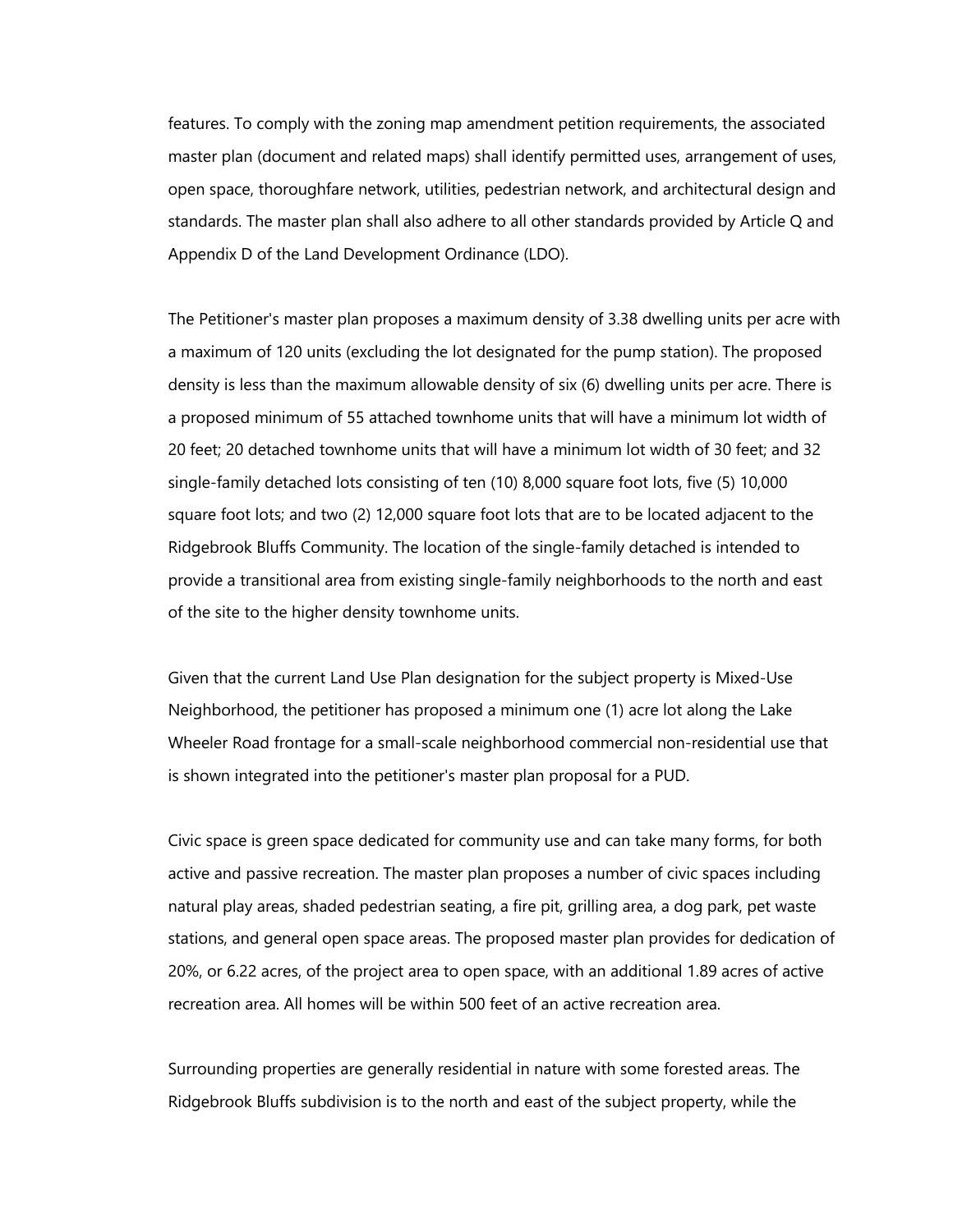Village at Lake Wheeler subdivision located to the northwest of the site is currently under construction. Additionally, to the southwest and south of the property is the construction of the I-540 southern expressway.

The 2035 Community Vision Land Use Plan (LUP) designates the subject property as the Mixed-Use Neighborhood (MUN) classification. Since the requested zoning is incompatible with the designation of MUN, the petitioner has included a Land Use Plan amendment as part of this zoning map petition.

Public water is available to serve the subject property. Sewer will be extended as part of the development.

The subject property is located along and has access to Lake Wheeler Road, which is classified as a 110-foot right-of-way by the 2035 Community Transportation Plan (CTP). The CTP identifies this street as a four (4) lane, median-divided roadway with sidepaths, with a future carrying capacity of 36,600 average daily trips (ADT). Currently, the street is a two (2) lane roadway with a carrying capacity of 18,300 average daily trips (ADT). 2019 NCDOT traffic counts taken on Lake Wheeler Road approximately a quarter mile south of the subject property indicate an average daily trip (ADT) count of 8,200. The future I-540 southern expressway currently under construction runs diagonally along the southwestern border of the subject property.

The petitioner held two (2) neighborhood meetings on October 26, 2021, and December 1, 2021. The meeting reports are attached, and staff takes no position as to their content.

The 2035 Community Vision Land Use Plan (LUP) calls for the subject property's Mixed-Use Neighborhood (MUN) classification. Mixed-Use Neighborhood neighborhoods include housing types and residential densities, integrated with commercial (non-residential) goods and services in a walkable center that residents visit daily. The petitioner has proposed a Land Use Plan amendment from MUN to Mixed-Density Residential (MDR) as the Petitioner believes rezoning to MDR to be more compatible with the surrounding properties.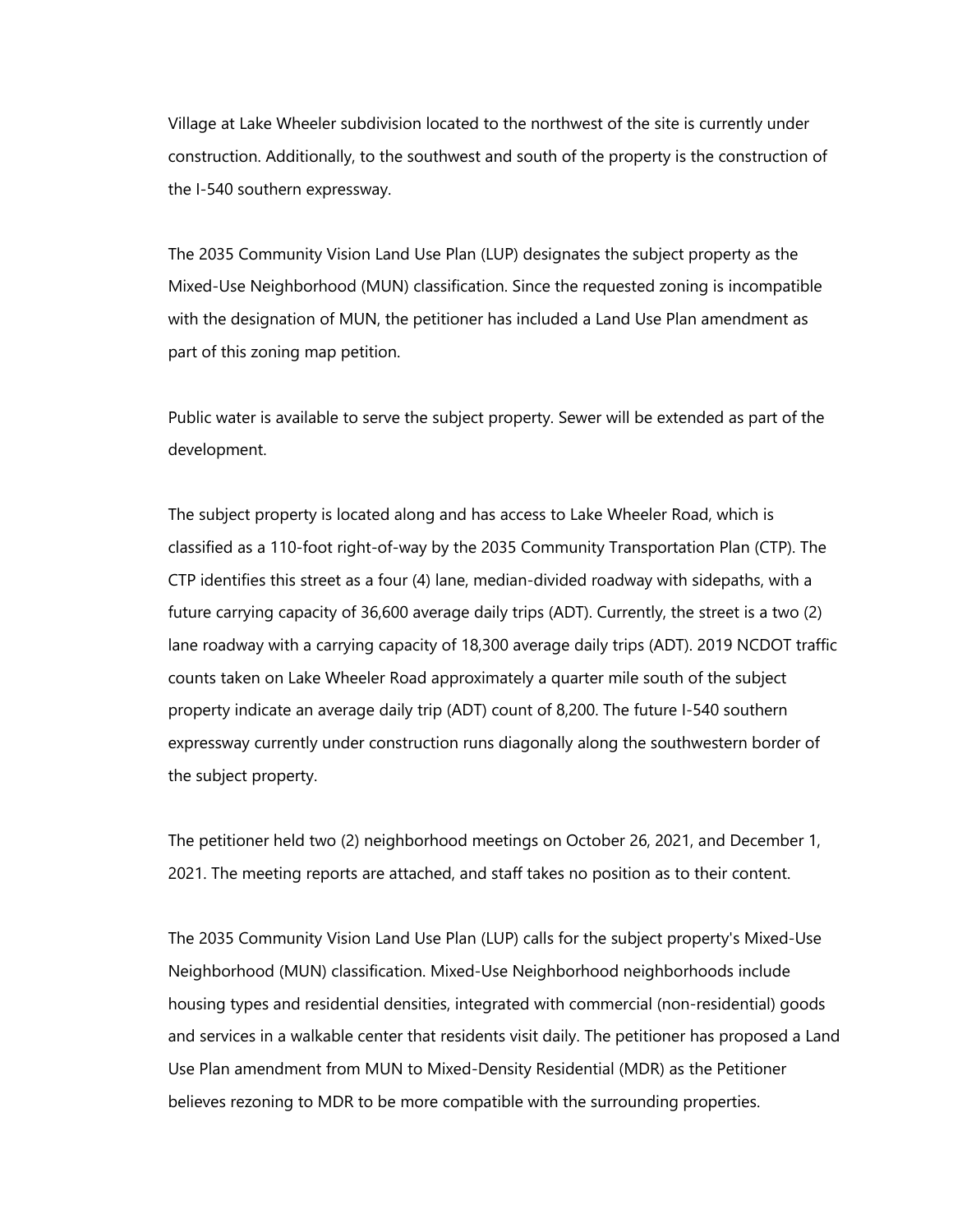Management and staff recommend approval of the proposed zoning map amendment and associated Land Use Plan amendment. It is consistent with the Town's vision for a mixed-use development site and is reasonable and in the best interest of the public.

This item was tabled at the December 20, 2021, Planning Board meeting at the request of the petitioner. Following this meeting, Town staff did not receive updated project-related information, and the petitioner requested the petition be presented at the January 11, 2022, Planning Board with the Town staff's recommendation for denial. At the January 11, 2022, Planning Board meeting, the Planning Board voted to table consideration of the item to the February 21, 2022, meeting at the petitioner's request.

At the February 21, 2022, Planning Board meeting, the Planning Board voted 4-2 recommending approval of the petition. Prior to the March 7, 2022, Town Board meeting, the petitioner requested to have consideration tabled to the April 4, 2022, Town Board meeting in order to allow more time for the consultant and Town staff to release the update to the 2040 Community Vision Land Use Plan.

Prior to the April 4, 2022, Town Board meeting, the petitioner requested to have consideration tabled to the May 2, 2022, Town Board meeting in order to allow more time for Town staff to review the impact of the 2040 Community Vision Land Use Plan. Since April 4, 2022, the petitioner has submitted a revised master plan adding a nonresidential parcel along the Lake Wheeler Road frontage. Management and staff believe that the integration of a nonresidential parcel into the development meets the intent of a mixed-use development site and responds to the goals proposed in the 2040 Land Use Plan update.

Public Hearing – The public hearing was opened. Matthew Danielson, of 3100 Smoke Tree Court, Raleigh spoke in favor of the Zoning Map Amendment & Land Use Plan Amendment on behalf of the applicant. No one chose to speak in opposition to the proposed Zoning Map Amendment & Land Use Plan Amendment. The public hearing was closed.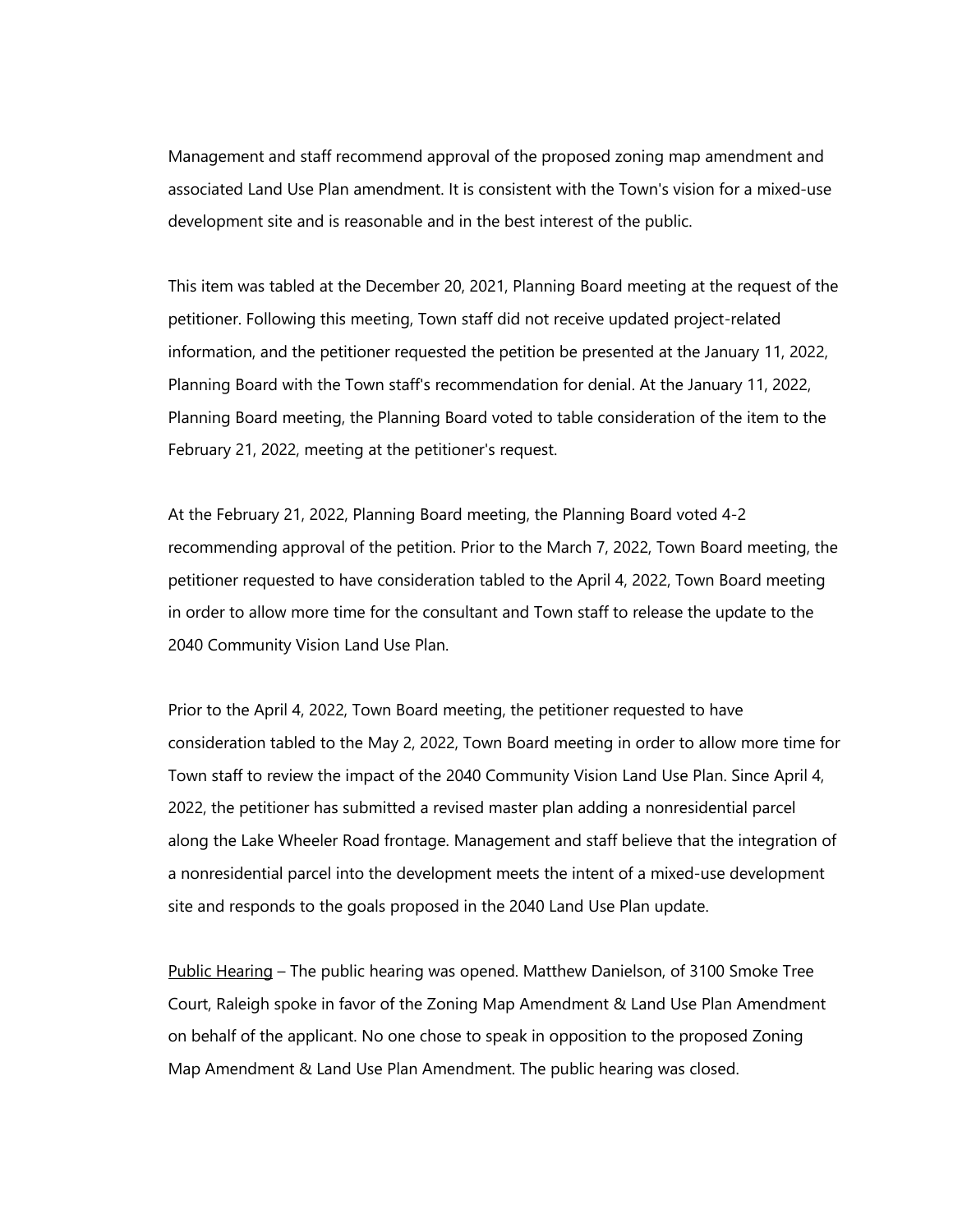Discussion – Mayor Massengill thanked the developer for working with Town staff and for adding some of the things that staff recommended.

Recommendation – Approve REZ-2021-10, a zoning map amendment at 8537 Lake Wheeler Road, from the Residential Agricultural (RA) Zoning District to the Planned Unit Development (PUD) Zoning District and the corresponding Land Use Plan amendment from Mixed Use Neighborhood (MUN) to Mixed-Density Residential (MDR).

| MOTION:                | <b>Commissioner Haynes</b> |
|------------------------|----------------------------|
| SECOND:                | <b>Commissioner Watson</b> |
| <b>MOTION RESULTS:</b> | Passed Unanimously (5-0)   |

#### PUBLIC HEARINGS

7A Zoning Map Amendment - Jim Bartlett - 453 Longfellow Street - PIN 0657702203 - REZ-2022-02

Purpose – To consider a requested zoning map amendment for a total of 0.17 acres, located at 453 Longfellow Street, from the Residential Medium Density (RMD) Zoning District to the Town Center Residential (TCR) Zoning District.

Staff Comments – Planning Director Pam Davison entered the agenda abstract and supporting documents for this agenda item into the official record of the Town. She then provided information about the agenda item by making the following remarks.

The subject property consists of two lots (lots 177 & 178 from the original Lincoln Heights Subdivision - BM1945-79) and totals 0.17 acres. It is located in the Town's corporate limits and is currently vacant and wooded. Since these lots are adjacent and under the same ownership, Wake County Tax Department has mapped these lots as one lot per policy. These lots were recently readdressed from 413 Longfellow St to 453 Longfellow St, effective March 23, 2022.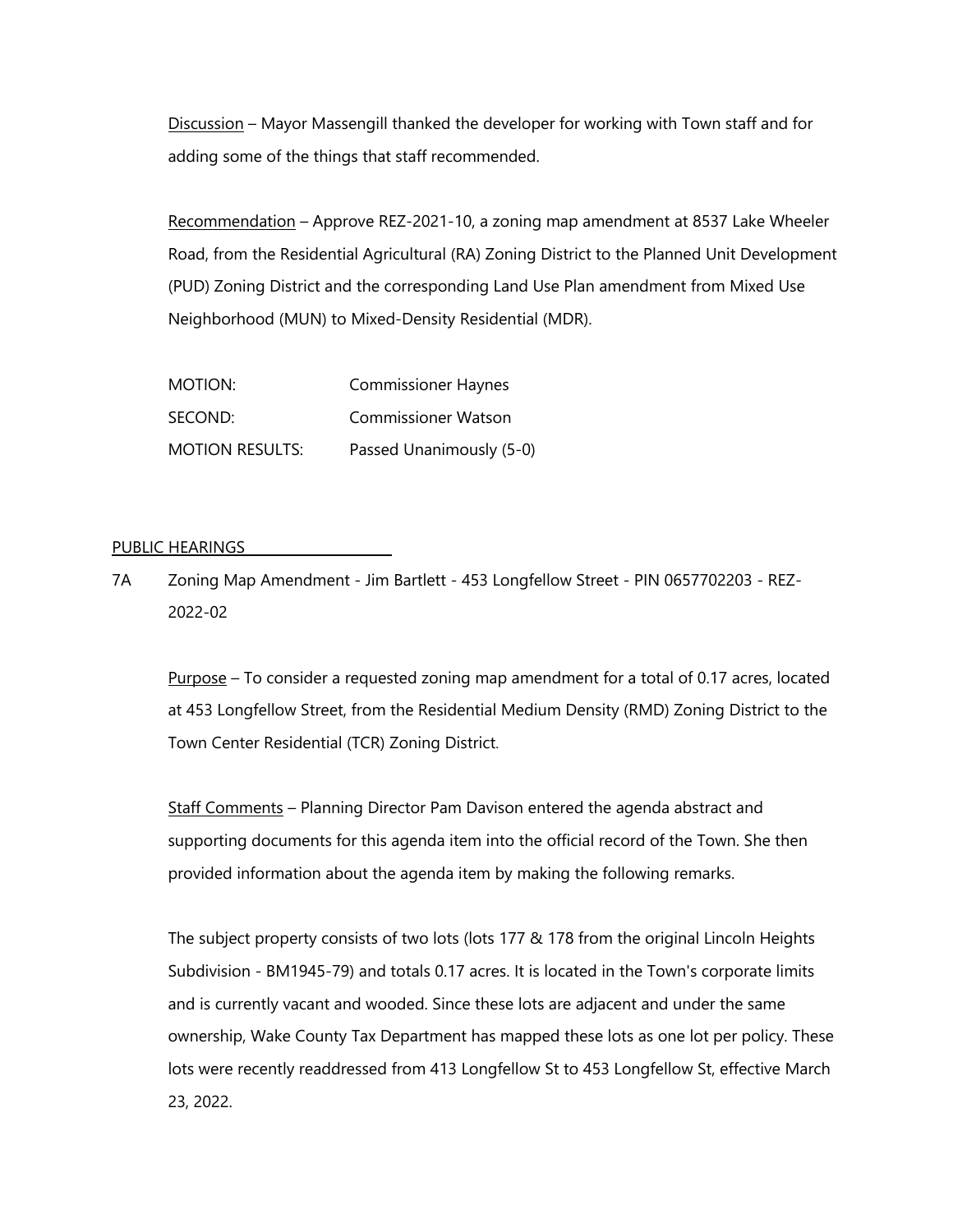The zoning map amendment petition requests approval of the Town Center Residential (TCR) Zoning District. A residential density of 10 units per acre is permitted within the TCR Zoning District, which is intended to provide for residential development of varying types to support the downtown center districts and is applicable only within the Judd Parkway loop. The TCR Zoning District requires submittal of a master plan; however, proposed developments totaling four (4) lots or fewer are permitted to submit a plot plan in lieu of the required master plan. This zoning map amendment requests two (2) lots, and as such, a plot plan has been submitted.

The petitioner has requested the following site-specific conditions be made applicable to the subject property:

- 1. Fiber cement siding will be used. Vinyl may only be used on windows, decorative elements, and trim.
- 2. One ornamental tree will be planted in the front yard, Crepe Myrtle or similar.
- 3. Front door(s) will include partial glass and transom.

Surrounding property is primarily residential of a variety of densities, making up the neighborhoods that begin the transition into downtown.

The 2035 Community Vision Land Use Plan (LUP) calls for the Town Center Residential (TCR) classification at the subject property. The LUP's recommendation, LU.4 — Encourage Infill Development & Redevelopment Inside Town Limits, incentivizes infill development and redevelopment projects inside Town limits as a way to reinvest in the existing downtowns and neighborhoods. Furthermore, the LUP's recommendation H.2 — Grow in Downtowns incentivizes creating and maintaining affordable housing in the downtown areas. The requested zoning district is consistent with the 2035 LUP classification. Public water and sewer utilities are available to serve the subject property.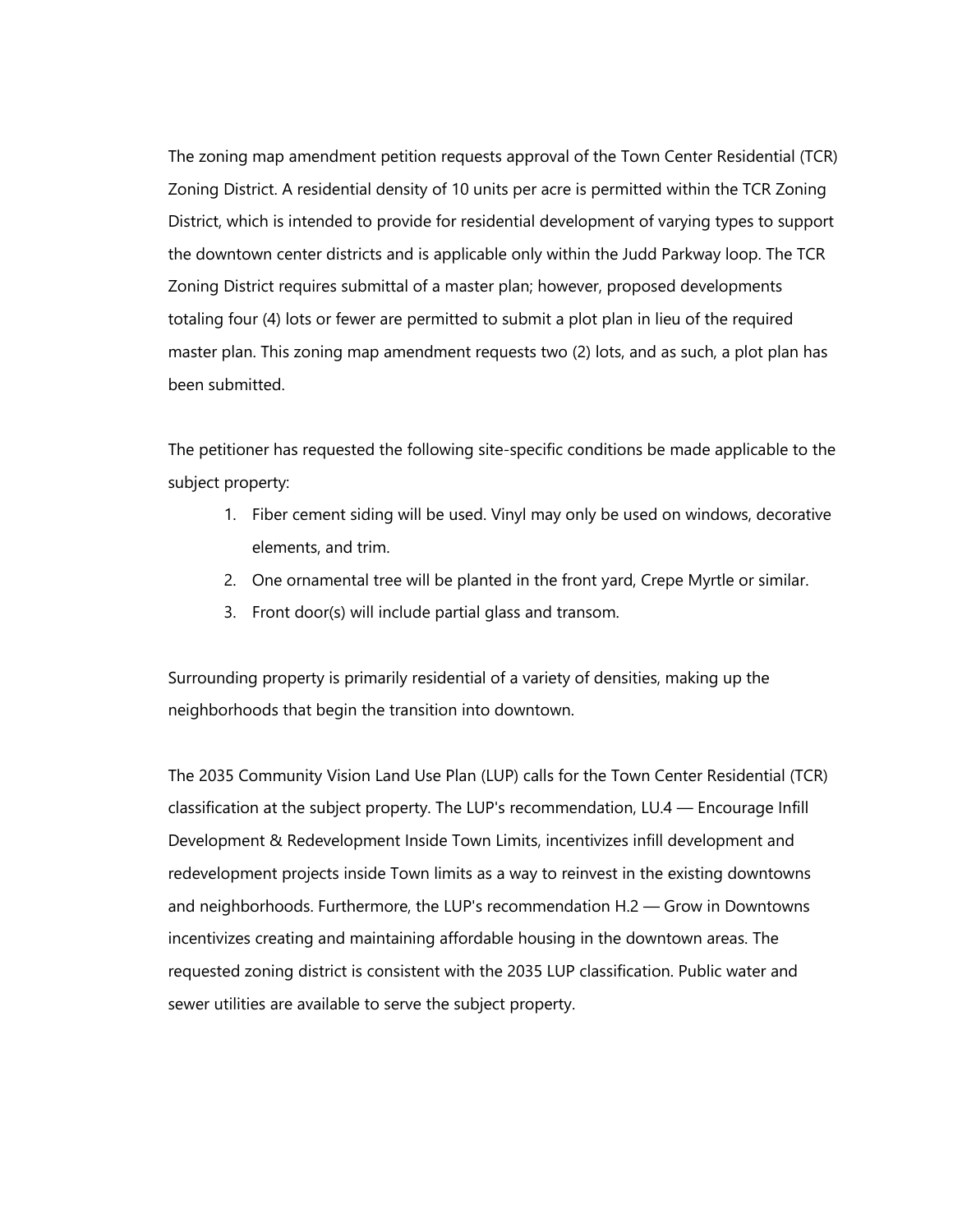The subject property is located on and has access to Longfellow Street. Longfellow Street is classified as a local street in the Town's Community Transportation Plan (CTP). Longfellow Street is a Town maintained road and therefore NCDOT traffic counts are not available.

A neighborhood meeting was held by the petitioner on February 21, 2022, via the Zoom web application. The meeting report is attached. Staff takes no position as to its content.

Management and staff recommend approval of the proposed zoning map amendment as it is reasonable and in the best interest of the public for the following reasons:

- 1. The requested zoning map amendment is consistent with the 2035 Community Vision Land Use Plan for the designation of Town Center Residential (TCR).
- 2. The requested zoning district supports infill development and reinvestment in downtown neighborhoods per the 2035 LUP's recommendation LU.4 — Encourage Infill Development & Redevelopment Inside Town Limits.
- 3. The requested zoning district supports the goals of creating a variety of housing inventory approaching the existing downtown neighborhoods per the 2035 LUP's recommendation H.2 — Grow in Downtowns.
- 4. The requested zoning district is complementary to residential uses in the general vicinity.
- 5. The requested zoning district is consistent with the proposed updated 2040 Land Use Plan that is currently under review by staff and management.

At the April 18, 2022, regular meeting, the Planning Board unanimously voted to recommend approval.

Public Hearing – The public hearing was opened. No one chose to speak in favor of, or in opposition to the proposed Town Code Amendment. The public hearing was closed.

Discussion – There was no discussion from members of the Town Board regarding this matter.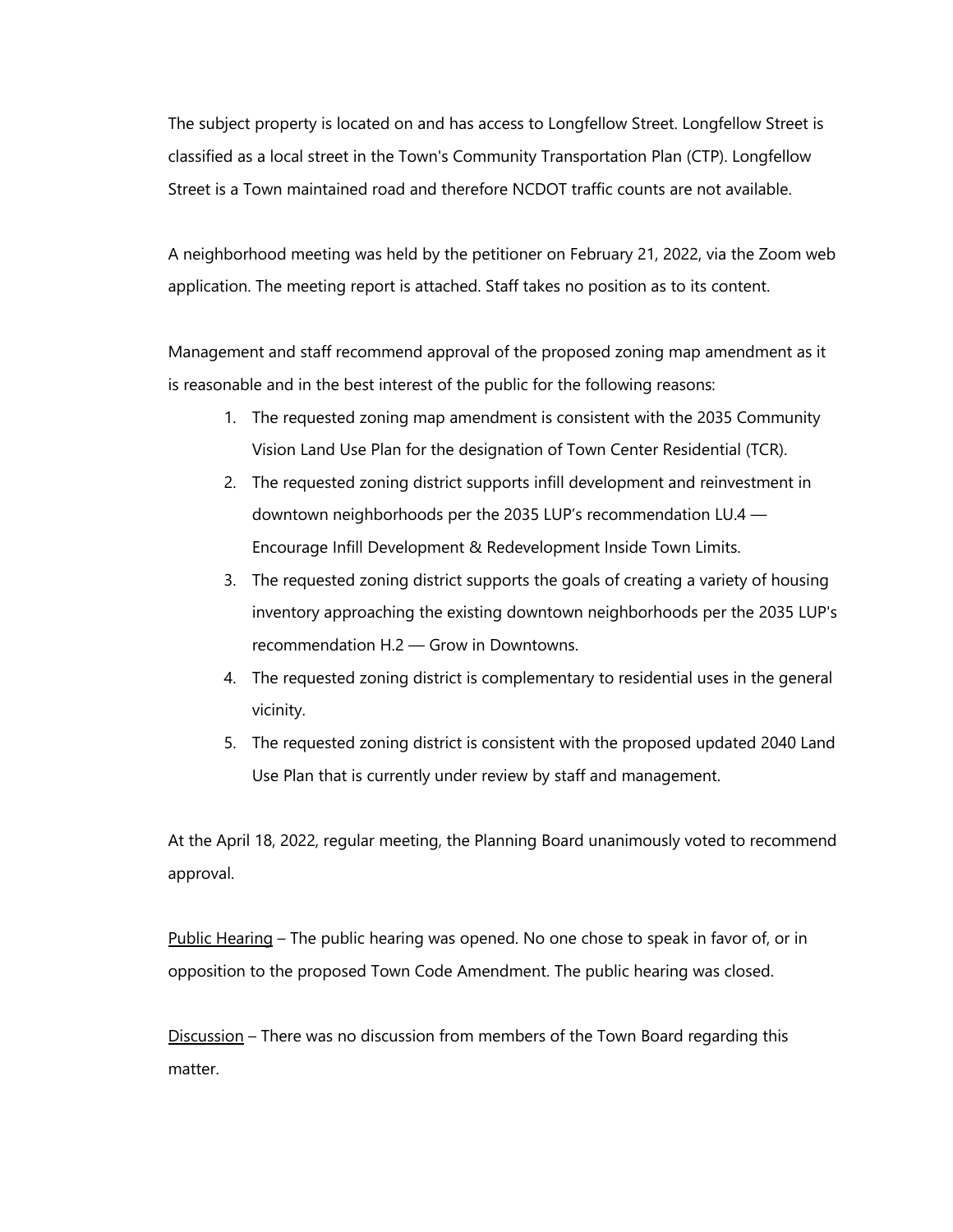Recommendation – Approve REZ-2022-02, a zoning map amendment at 453 Longfellow Street, from the Residential Medium Density (RMD) Zoning District to the Town Center Residential (TCR) Zoning District. The proposed amendment is consistent with the 2035 Community Vision Land Use Plan and reasonable and in the best interest of the public for the reasons identified by staff.

| MOTION:                | Mayor Pro-Tem Smith         |
|------------------------|-----------------------------|
| SECOND:                | <b>Commissioner Gardner</b> |
| <b>MOTION RESULTS:</b> | Passed Unanimously (5-0)    |

7B Zoning Map Amendment - The Curry Engineering Group, PLLC - 1601 N Main Street - PIN 0677025023 - REZ-2022-03

Purpose – To consider a requested zoning map amendment for a total of 1.44 acres, located at 1601 N Main Street, from the Corridor Commercial Conditional Zoning District (CC-CZD) to the Corridor Commercial Conditional Zoning District (CC-CZD).

Staff Comments – Planning Director Pam Davison entered the agenda abstract and supporting documents for this agenda item into the official record of the Town. She then provided information about the agenda item by making the following remarks.

The property totals 1.44 acres and is currently in the Town's corporate limits. The property is vacant and generally cleared with some trees and brush.

The property is currently zoned Corridor Commercial Conditional Zoning District (CC-CZD). The zoning map amendment petition requests approval of the Corridor Commercial Conditional Zoning District (CC-CZD). This zoning district is intended to accommodate medium-scale intensity nonresidential development of a mix of convenience services, retail, office and limited institutional uses. This property was rezoned as part of REZ-2021-05. This rezoning petition is to update the site-specific conditions to allow for additional allowable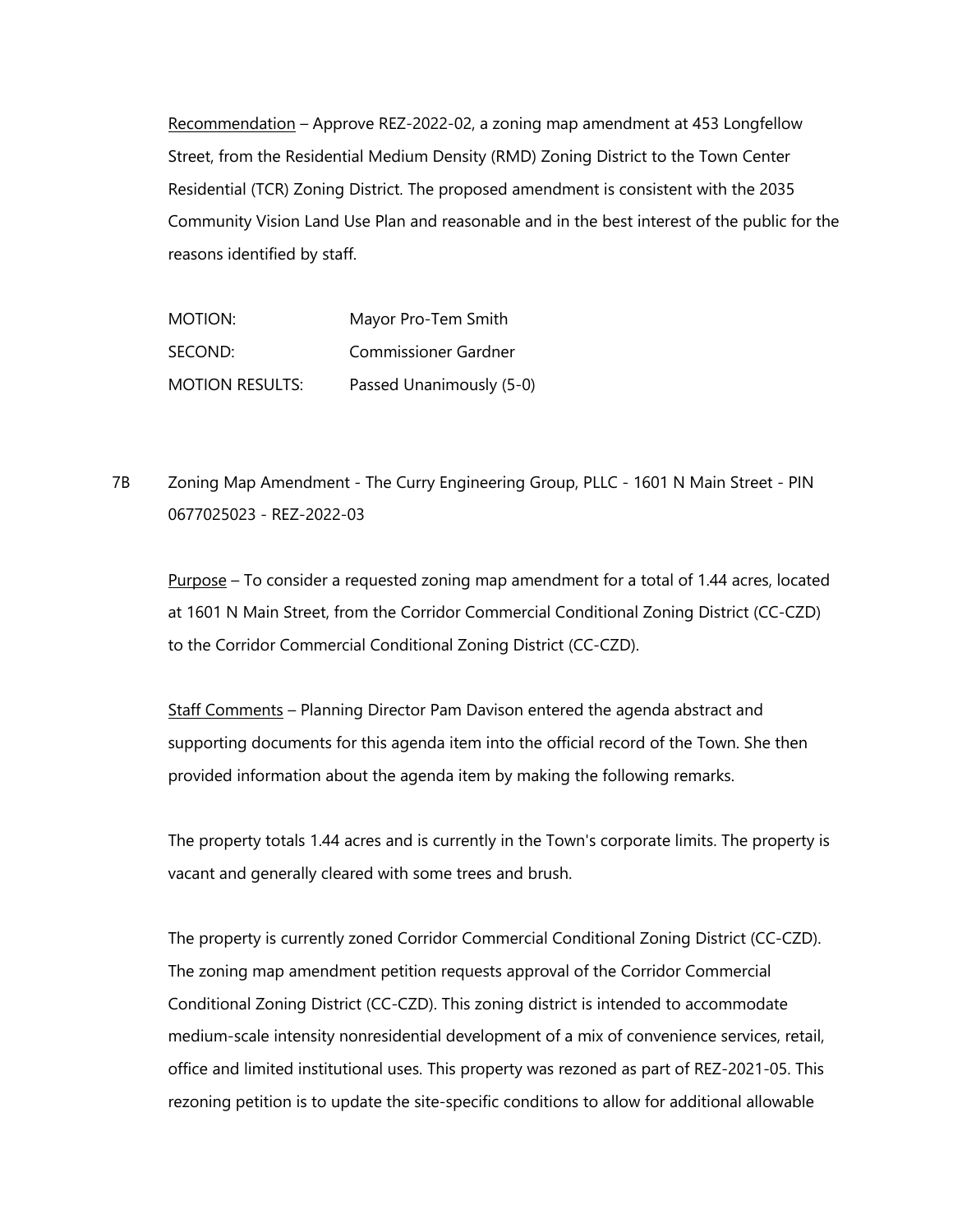uses and provide additional protection to the adjacent residential use through the restriction of roll-up service doors to all facades facing the residential property. The previously approved zoning conditions listed Automotive Express Service as the only permitted use provided a 30' Type A evergreen buffer adjacent to 1403 Wilbur Jones Road, and prohibited roll-up service doors on only the western facade of the proposed building.

The petitioner is requesting only the following uses be permitted at the subject property:

- o Tire Sales & Service
- o Vehicle Parts & Accessories, Retail
- o Automotive Express Service
- o Automotive Repair

The petitioner is requesting the following site-specific conditions to the subject property:

- 1. Provide a minimum 30' Type A perimeter buffer adjacent to 1403 Wilbur Jones Road comprised entirely of evergreen plant materials. This buffer will revert to standard buffer width and planting standards in the event 1403 Wilbur Jones Road ceases to be a residential use.
- 2. Roll up service doors for the garage will be prohibited on the building facades facing 1403 Wilbur Jones Road.

Surrounding properties are generally a mix of commercial and residential uses with some forested area. The Brennan Way subdivision lies to the north across the Norfolk Southern Railroad and a single-family home is immediately adjacent to the northwestern property line. To the east, southwest, and west of the property are commercial uses ranging from automotive related businesses, restaurants, and personal care uses. Directly east of the property is the recently completed UNC Healthcare Flagship Medical building.

The 2035 Community Vision Land Use Plan (LUP) calls for the Small-Scale Commercial Center (SSCC) classification at the subject property. This classification is defined as land supporting small-scale commercial centers that provide goods and services to surrounding neighborhoods. Their proximity to neighborhoods requires that operations be low-intensity,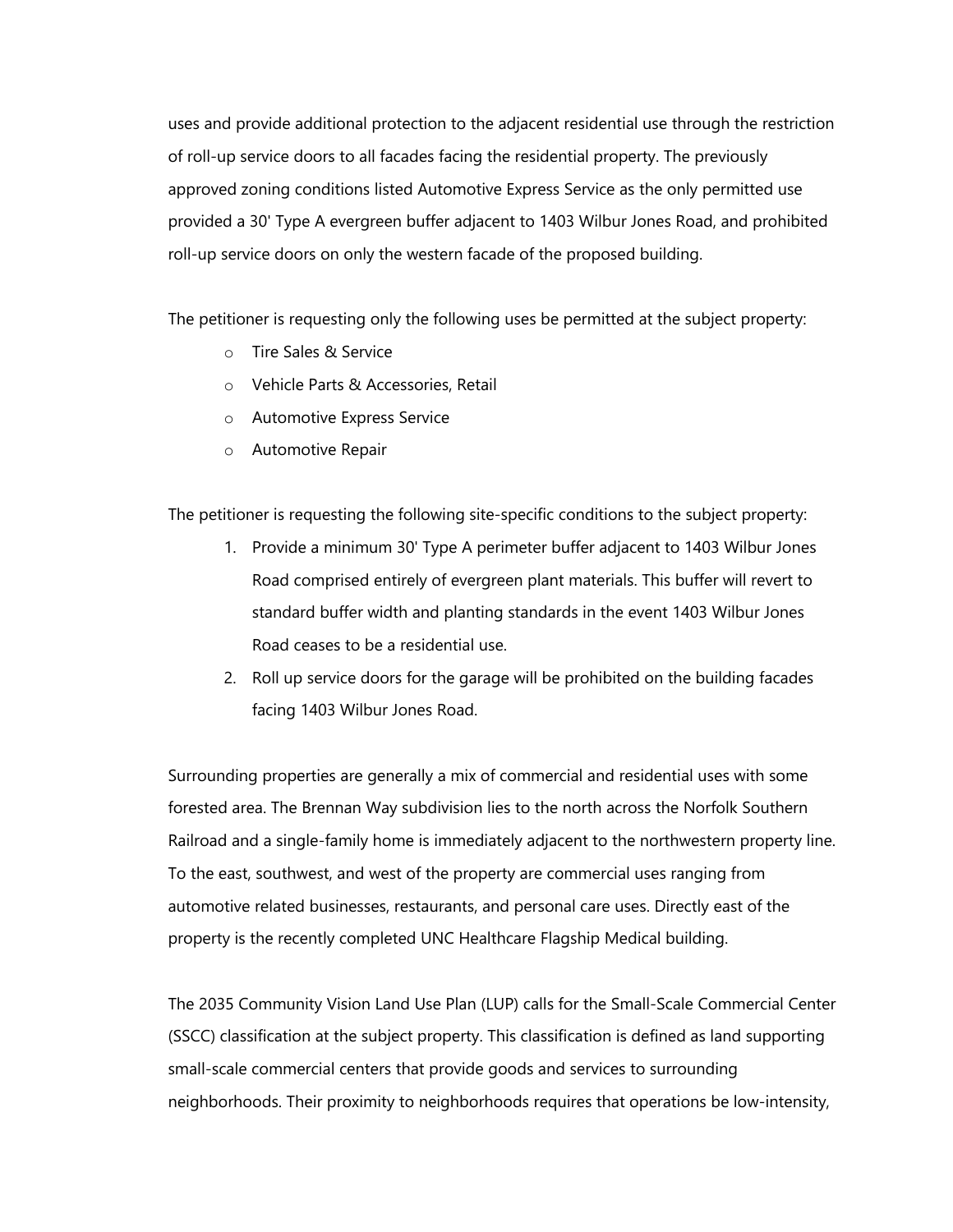unobtrusive, and at a scale and design compatible with nearby residential development. The requested zoning map amendment is consistent with the 2035 Community Vision Land Use Plan. The Town is currently updating its 2035 Land Use Plan. The proposed updated 2040 Land Use Plan update recommends designating the property as Suburban Commercial which aligns with the current 2035 Land Use Plan land designation of Small-Scale Commercial Center (SSCC) classification. Public water and sewer are available to serve the subject property.

The subject property is located at the corner of N Main Street (US HWY 401) and Wilbur Jones Road. N Main Street (US HWY 401) is classified by the Town's 2035 Community Transportation Plan as a 120-foot right-of-way and identified as a four (4)-lane, median divided cross section with sidepaths, and a future carrying capacity of 36,600 ADT. It is currently a four (4)-lane road with a center turn lane with a carrying capacity of 27,600 ADT. 2019 NCDOT traffic counts taken approximately 200 feet to the east of the property on N Main Street (US 401) indicated a volume of 32,500 ADT. Wilbur Jones Road is classified by the Town's 2035 Community Transportation Plan as a 70-foot right-of-way and is identified as a two (2)-lane cross-section with sidewalks and a future carrying capacity of 9,500 ADT. It is currently a two (2)-lane road with a carrying capacity of 9,200 ADT.

The petitioner held a neighborhood meeting on March 15, 2022, at Curry Engineering, 205 S Fuquay Avenue, Fuquay-Varina. The meeting report is attached, and the staff takes no position as to its content.

Management and staff recommend approval of the proposed zoning map amendment as it is consistent with the 2035 Community Vision Land Use Plan and reasonable and in the best interest of the public for the following reasons:

1. The requested zoning map amendment is consistent with the 2035 Community Vision Land Use Plan's Recommendation CF.1 - Invest in Existing Growth Areas, which encourages the extension of utilities and growth of development in areas that are already in the growth process to maximize effectiveness.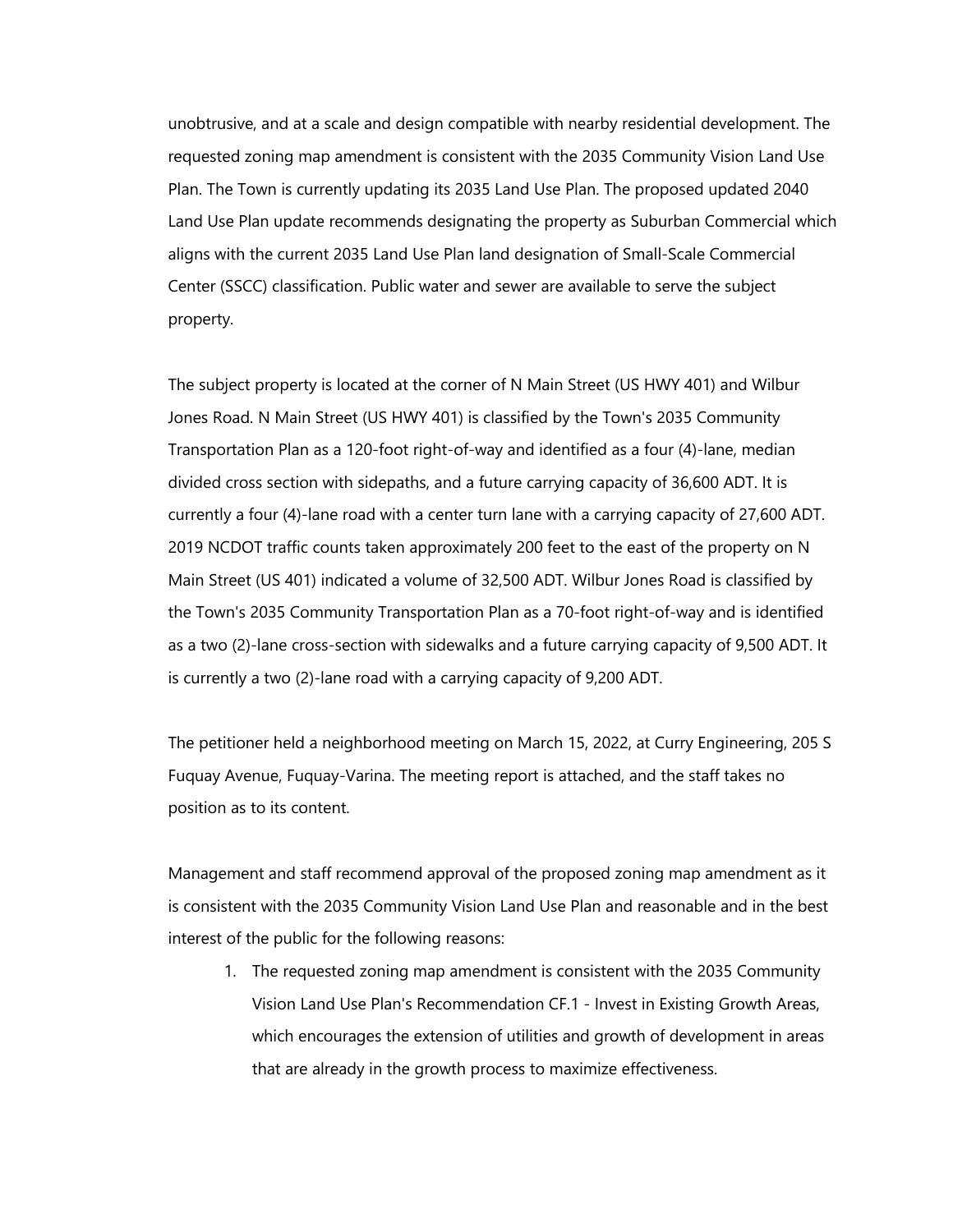- 2. The requested zoning map amendment is consistent with the proposed updated 2040 Community Vision Land Use Plan recommendation to designate the property as Suburban Commercial as this land use designation aligns with the 2035 Land Use Plan's Small-Scale Commercial Center classification.
- 3. Conditions proposed by the petitioner effectively limit future development to be compatible with the surrounding areas.

At the April 18, 2022, regular meeting, the Planning Board unanimously voted to recommend approval.

Public Hearing – The public hearing was opened. Don Curry of Curry Engineering Group, 205 S. Fuquay Avenue, spoke in favor to the zoning map amendment. No one chose to speak in opposition to the proposed Town Code Amendment. The public hearing was closed.

Discussion – There was no discussion from members of the Town Board regarding this matter.

Recommendation – Approve REZ-2022-03, a zoning map amendment at 1601 N Main Street, from the Corridor Commercial Conditional Zoning District (CC-CZD) to the Corridor Commercial Conditional Zoning District (CC-CZD). The proposed zoning map amendment is consistent with the 2035 Community Vision Land Use Plan and is reasonable and in the best interest of the public for the reasons identified by management and staff.

| MOTION:                | Mayor Pro-Tem Smith        |
|------------------------|----------------------------|
| SECOND:                | <b>Commissioner Watson</b> |
| <b>MOTION RESULTS:</b> | Passed Unanimously (5-0)   |

## CONSENT AGENDA

8A Special Event Application and Amplified Sound Permit Request - Flags for Heroes Sponsored by the Rotary Clubs of Fuquay Varina - May 22, 2022, through June 19, 2022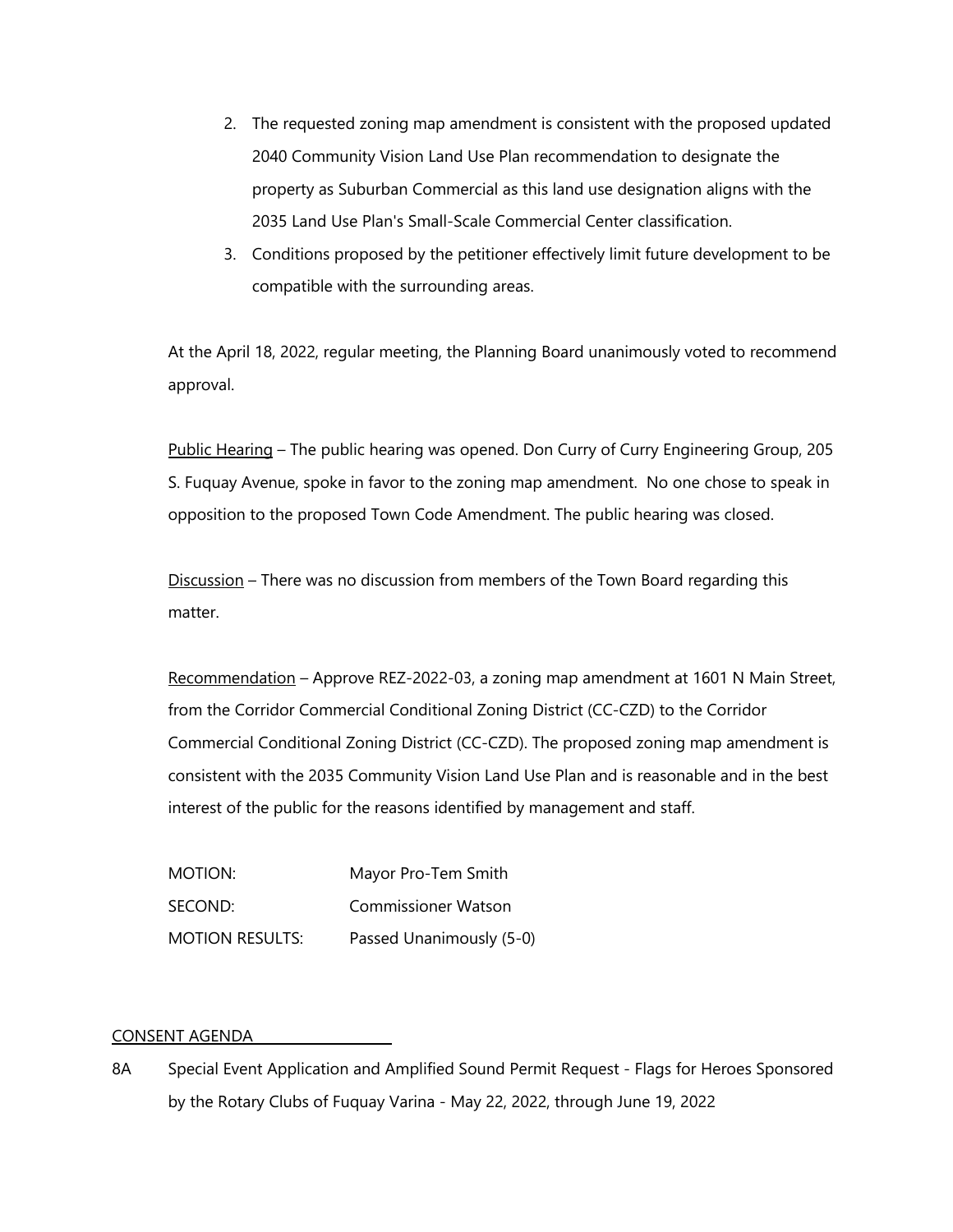Purpose – To approve a Special Event Application and Amplified Sound Permit for the Flags for Heroes Sponsored by the Rotary Clubs of Fuquay Varina - May 22, 2022, through June 19, 2022, as presented and recommended.

Recommendation – Approve a Special Event Application and Amplified Sound Permit for the Flags for Heroes Sponsored by the Rotary Clubs of Fuquay Varina - May 22, 2022, through June 19, 2022, as presented and recommended.

8B Special Event Permit, Temporary Road Closure Request, and Amplified Sound Permit Request - Fuquay-Varina Chamber of Commerce - Run the Quay - June 04, 2022

Purpose – To consider a special event permit, temporary street closure request, and amplified sound permit for the Fuquay-Varina Chamber of Commerce's 2022 Run the Quay Event scheduled for Saturday, June 4, 2021

Recommendation – Approve a special event permit, temporary street closure request, and amplified sound permit for the Fuquay-Varina Chamber of Commerce's 2022 Run the Quay Event scheduled for Saturday, June 4, 2022, as presented and recommended.

8C Budget Amendment - Recognize Insurance Proceeds and Donation from the Fuquay-Varina Junior Woman's Club - Fire Department - \$19,173.00 - BA-22-30

Purpose – To consider a budget amendment that recognizes insurance proceeds from the NC League of Municipalities Interlocal Risk Financing Fund for repairs of a Fire Department Tanker 2 (Unit #129) in the amount of \$18,673.00 and a donation from the Fuquay-Varina Junior Woman's Club in the amount of \$500.00.

Recommendation – Approve Budget Amendment BA-22-30 as presented and recommended.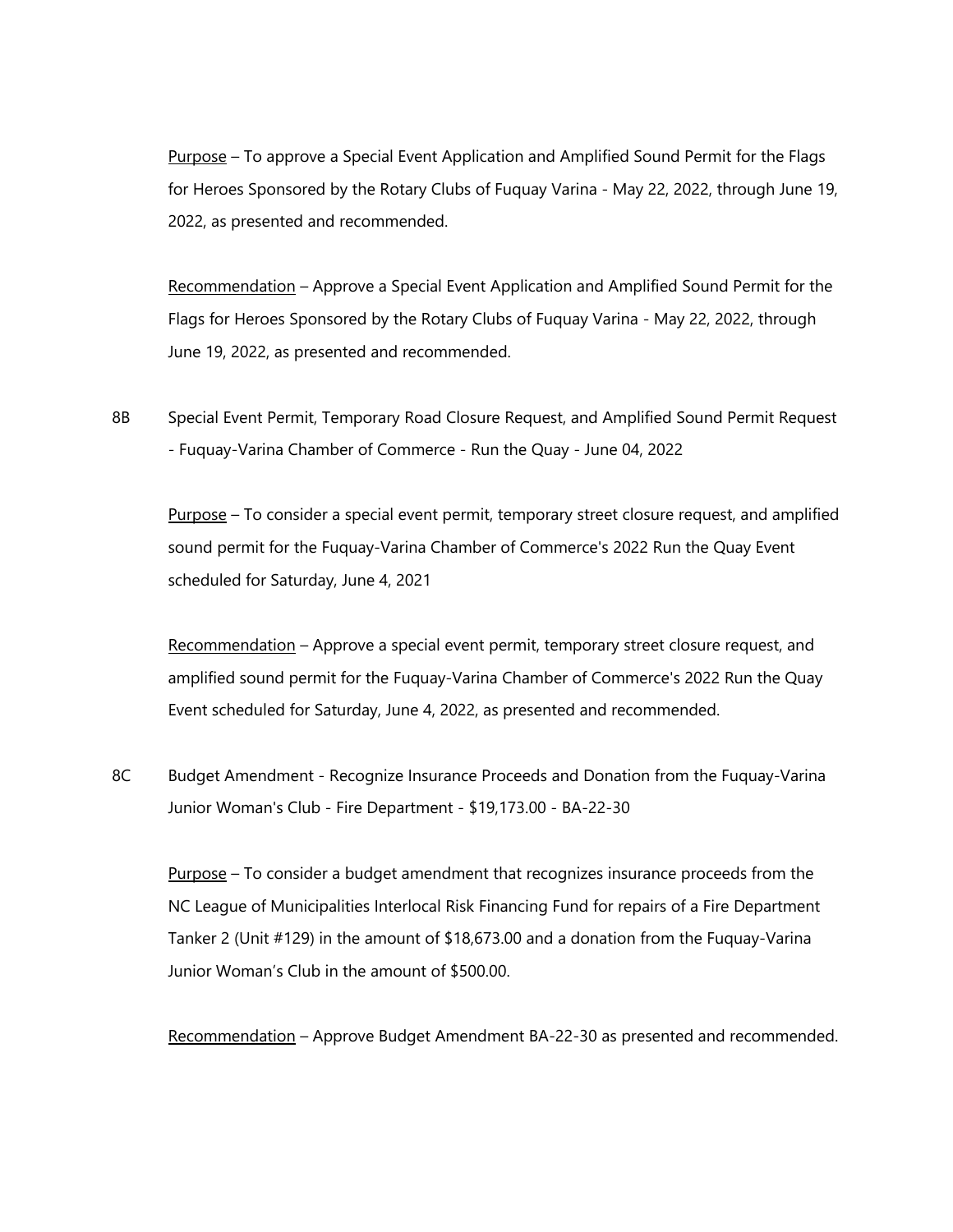8D Budget Amendment - Recognizing Insurance Proceeds - Police Department - Unit 223 - BA-22-27 - \$3,303

Purpose - To consider a budget amendment that recognizes insurance proceeds/restitution for repairs to Fuquay-Varina Police Department Vehicle Unit 223.

Recommendation – Approve Budget Amendment BA-22-27 as presented and recommended.

8E Budget Amendment - Recognize Garbage/Recycle Cart Revenue - Public Works Department - \$42,000 - BA-22-31

Purpose - To consider a budget amendment recognizing garbage and recycle cart sales revenue for the purchase of new garbage and recycle cart inventory.

Recommendation – Approve BA-22-31 as presented and recommended.

A motion was made to approve all Consent Agenda items 8A-8D.

| <b>MOTION</b>          | Mayor Pro-Tem Smith      |
|------------------------|--------------------------|
| SECOND:                | Commissioner Gardner     |
| <b>MOTION RESULTS:</b> | Passed Unanimously (5-0) |

## ITEMS REMOVED FROM CONSENT

9A There were no items removed from the Consent Agenda for separate consideration.

#### ADMINISTRATIVE REPORTS

10A Project Ordinance Amendment and Budget Amendment - Action Park Tennis Court Replacement - \$225,000 - BA-2022-32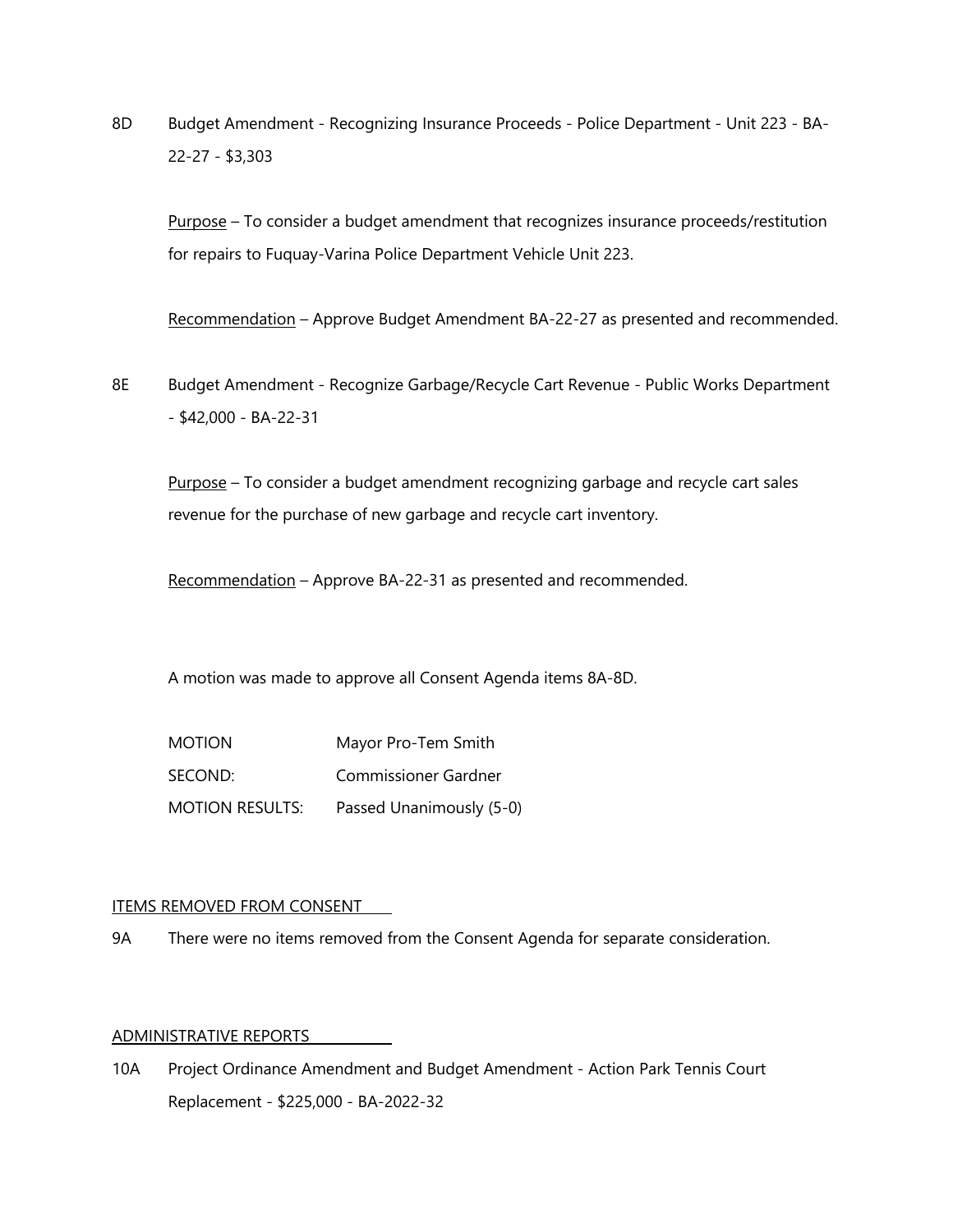Purpose – To consider a project ordinance amendment and budget amendment to fund the replacement of the Action Park Tennis Courts.

Staff Comments – Parks and Recreation Director Jonathan Cox entered the agenda abstract and supporting documents for this agenda item into the official record of the Town. He then provided information about the agenda item by making the following remarks.

The Action Park Tennis Court Replacement has been identified for several years as part of the Parks, Recreation, and Cultural Resources Systemwide Facility Master Plan and Five-Year Plan in FY 2022-2023, and this project was proposed in the Manager's preliminary recommended budget at the April 12, 2022, Budget Work session to be funded by available funds in the Northwest district recreation fee-in-lieu reserve. Since the budget work session, staff have completed further analysis of recreation fee-in-lieu revenues in the Northwest district reserve (which contains Action Park) and identified sufficient funding in the reserve to support acceleration of this project.

With this funding available, management and staff recommend amending a project and appropriating funding in the current year in order to begin the procurement process and expedite construction by two months. This action will allow courts to be replaced with new courts available sooner, while mitigating challenges with contractor availability that often occurs in the early part of the state and local fiscal year. For these reasons, management and staff recommend approval of a project ordinance amendment and budget amendment to allow construction to begin as soon as a qualified contractor can be procured and mobilized.

On April 12, 2022, the Town Manager recommended replacement of the Action Park Tennis Courts in the preliminary draft recommended FY 2022-2023 budget. Since the Budget Work session, sufficient recreation fee-in-lieu revenues in the Northwest district have been identified to support accelerating this project by two months to begin procurement of a qualified contractor. Funding of \$225,000 has been identified in the Northwest Recreation Fee in Lieu reserve.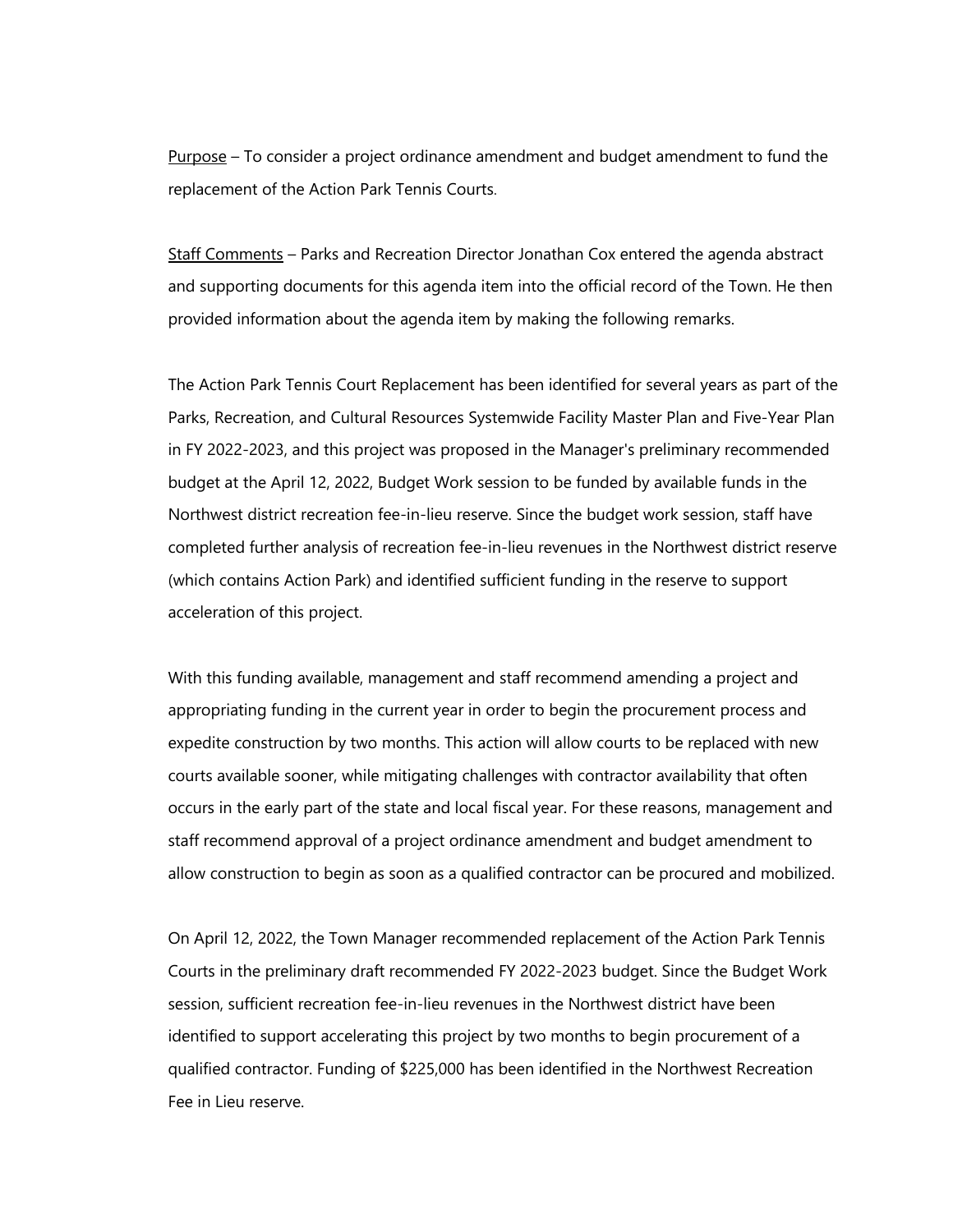Since this project is now proposed to be funded in the current fiscal year by project ordinance amendment, funding for Action Park Tennis Court Replacement is not included in the FY 2022-2023 Manager's Recommended Budget.

Discussion – Commissioner Watson stated that this will be a great enhancement because she lives near Action Park, and she see every day how this park it utilized.

Recommendation - Approve a Project Ordinance Amendment and Budget Amendment for the Action Park Tennis Court Replacement Project as presented and recommended.

| MOTION:                | <b>Commissioner Haynes</b> |                       |
|------------------------|----------------------------|-----------------------|
| SECOND:                | <b>Commissioner Watson</b> |                       |
| <b>MOTION RESULTS:</b> | Passed Unanimously (5-0)   | Ordinance No. N-22-11 |

## OTHER BUSINESS

## 11A Manager's Report

Assistant Town Manager Matthews made the following department reports:

Parks and Recreation Department – The Parks and Recreation Department has hired Ulysses Martinez as a Park Maintenance Worker. Staff has also submitted the NC PARTF Grant application last week for \$500,000 in grant funding for the Community Center North project.

Public Works Department – The Sanitation Department hired Darius Wilson as a Sanitation Collector.

Arts Center - The Arts Center finished up a busy April with two sold-out concerts. The Fuquay Choral performs this Thursday and Friday and the "Nunsense" production will be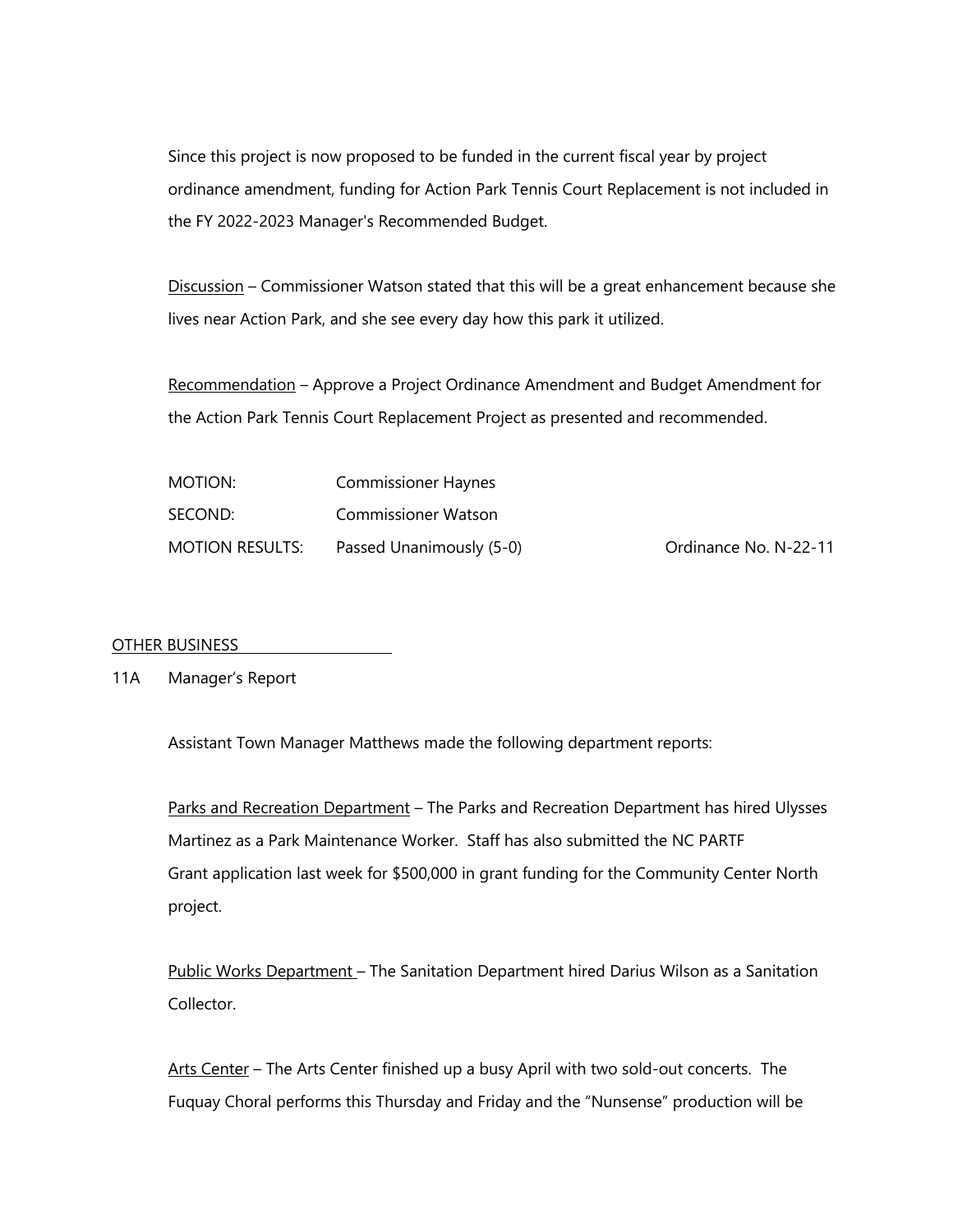performed May 19-21<sup>st</sup>. A new session of dance classes will start next week, and summer classes are open for registration. The Historic Preservation Commission held its celebration on Sunday at the Arts Center, and it was well attended.

Inspections Department – The Inspections Department issued 183 new single-family permits in April and 837 single-family permits were issued since January 2022.

- 11B Project Status Report May 2022
- 11C Coffee with a Cop Fuquay-Varina Chamber of Commerce Tuesday, May 3, 2022 9:00 10:30 am
- 11D FM2FV Concert Liquid Pleasure Thursday May 12, 2022 6:30 pm 9:30 pm Centennial Park

#### BOARD MEMBER COMMENTS

Commissioner Gardner stated that this Friday and Saturday will be the En Plein Air Paint Off and she encouraged citizens to go visit the various artist that will be painting around town and watch them paint. The auction for the paintings will be held during Depot After Dark which takes place immediately after the Dinner on Depot on June 11<sup>th</sup>. Tickets for the Dinner On Depot are sold out, but you can still buy tickets for Depot After Dark event. Also, this Saturday, May 7<sup>th</sup> the Fuquay-Varina Museums will be holding their Heritage Day Celebration from 10:00-4:00 pm. There are two programs planned for the event to honor some of the past chairman for the museum board with a special presentation in honor of the late Max Ashworth who was involved with the museum project since it started until his death. The museum will also be open for tours during the day and all the buildings will be opened that day. She also announced that she has a new granddaughter Mabel Rose Peters.

Commissioner Haynes stated that he attended the Growers Market Grand Opening this past Saturday and there were over 800 people in attendance. It is exciting to see more and more business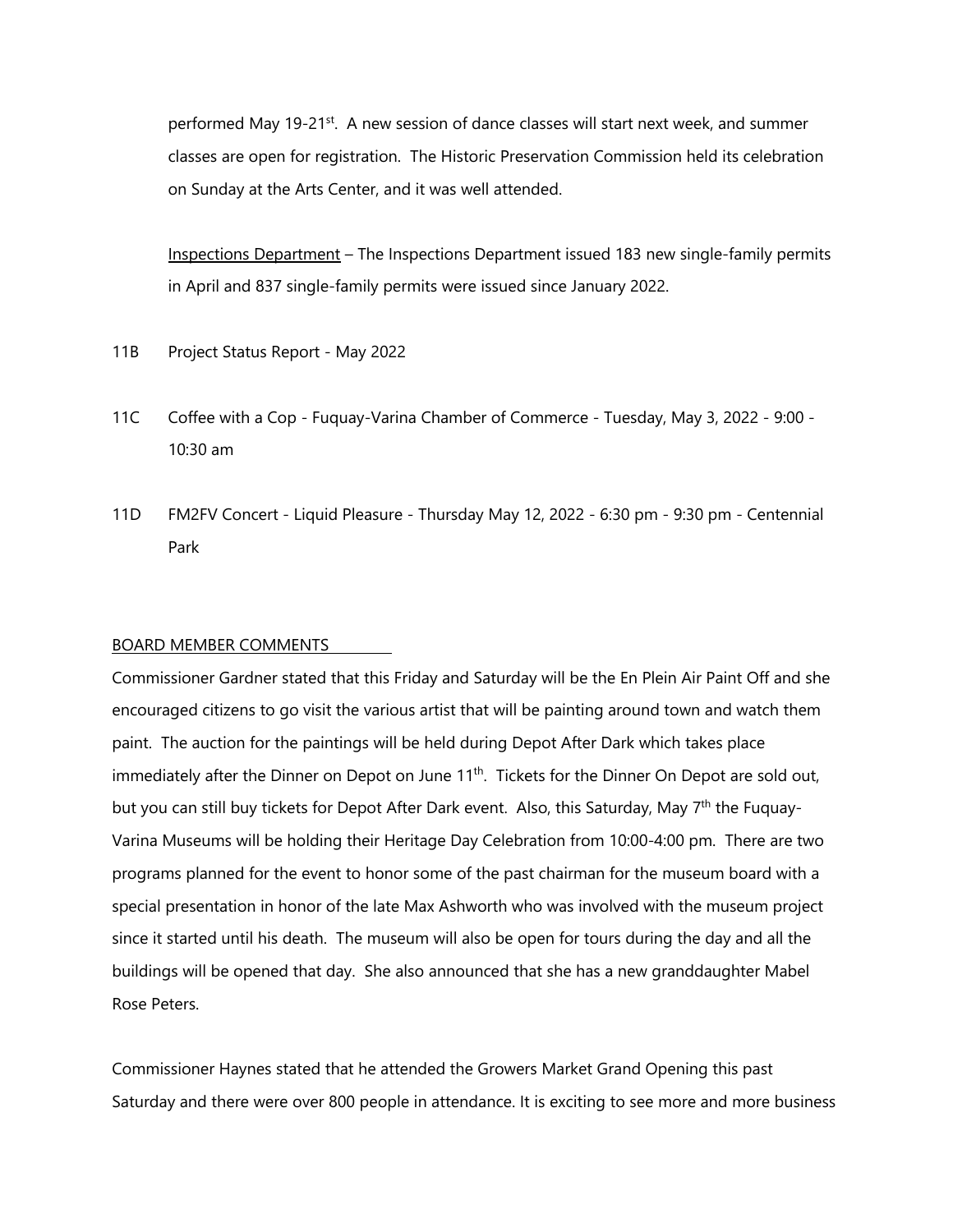coming to the Growers Market. He also attended the Friends of the Arts Spring Fling which was a great night of music, fellowship, and conversation with new Fuquay-Varina citizens. He also attended a program for the Brian Hamilton Foundation which is a foundation that works with inmates to become entrepreneurs. He reported that he just returned from the NCLM City Vision Conference and where he enjoyed attending several different classes that were very informative. He also thanked everyone who came out to support the fish fry event at the Pine Acres Community Center. He also congratulated Commissioner Harris who was elected by the NCLM to serve as their first vice president, and he thanked Mayor Massengill for the proclamation for Public Service Recognition and looks forward celebrating it all month long with Town employees.

Commissioner Watson stated that she also attended the NCML City Vision Conference with Commissioner Haynes. She attended informative session on affordable housing, sewer and stormwater, and community growth. She also reported that they toured the Seabird building in historic downtown Wilmington and she was very impressed with the renovation. She also reported that she attended a 10-year anniversary celebration for a local business this past weekend and it was impressive to see how many other local business owners came out to support their event. She also attended the Pine Acres Community Center fish fry and the food was very good.

Mayor Pro-Tem Smith stated that he had missed all the exciting events due to taking some vacation time. He attended the Chairman of the Board concert, and it was one of the largest turn outs he has seen. He also attended the Capital Area Preservation Commission ceremony that was held at the Arts Center. He is looking forward to all the events that will be coming up.

Mayor Massengill stated that the Fuquay-Varina Police Department hosted the Special Olympics Golf Tournament fundraiser today and they had a very good turn out and raise a lot of money for Special Olympics. He stated that the Chairman of the Board concert was the largest concert the Town has ever had, and it shows that citizens are wanting to get back to attending events. He thanked all the departments that are involved in the work that goes into the concerts. He also attended the Pine Acres fish fry and Commissioner Haynes can cook up some good fish. He stated that he, along with Human Resources Director Wendy Moody, Police Chief Brandon Medina and Recreation Program Director Leslie Boller, attended the Fuquay-Varina High School food class and tried different food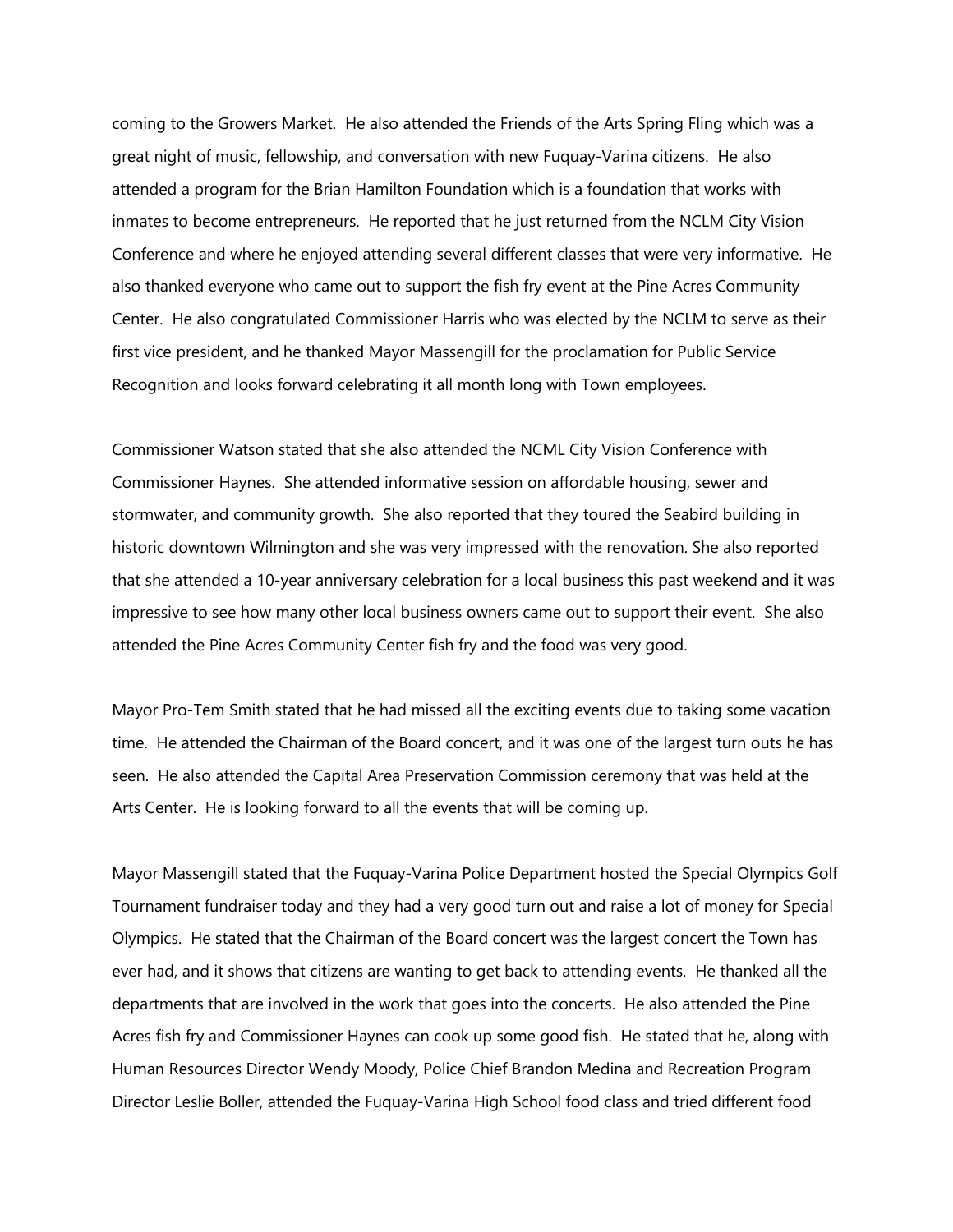that was prepared by the students that represented five different countries. He stated that the kids did an excellent job and were very motivated and excited. He reported that the National Day of Prayer will be held this Thursday on the lawn at the Fuquay-Varina Police Department starting at 11:45 am. On Wednesday the Board will be attending the Fuquay Leadership panel discussion. They had their graduation last week and two of our commissioners are former graduates.

The following items are Mayor Massengill's past and future events:

# Past Events

- 4/20 Chamber Board Meeting
- 4/20 Speak at Southern Wake Youth Leadership Graduation
- 4/20 CAMPO Meeting
- 4/22 Spring Fling at Arts Center
- 4/23 Ribbon Cutting Growers Market
- 4/29 Food Class at FV High School
- 5/1 Wake County Preservation Celebration

## Upcoming Events

- 5/4 Leadership FV Panel Discussion
- 5/5 Meeting with Congresswoman Ross
- 5/6/-7 En Plein Air Paint Off
- 5/7 Heritage Day at FV Museum
- 5/10 FVDA Board Meeting
- $5/10 50$ <sup>th</sup> Anniversary Celebration Bob Barker Company
- 5/11 Chamber Board Meeting
- 5/16 Wake County Mayor's Association Meeting

CLOSED SESSION

Pursuant to N.C.G.S. 143-318.11 (a) (3) - Attorney Client Privilege and N.C.G.S. 143-318.11 (a) (4) -

Economic Development